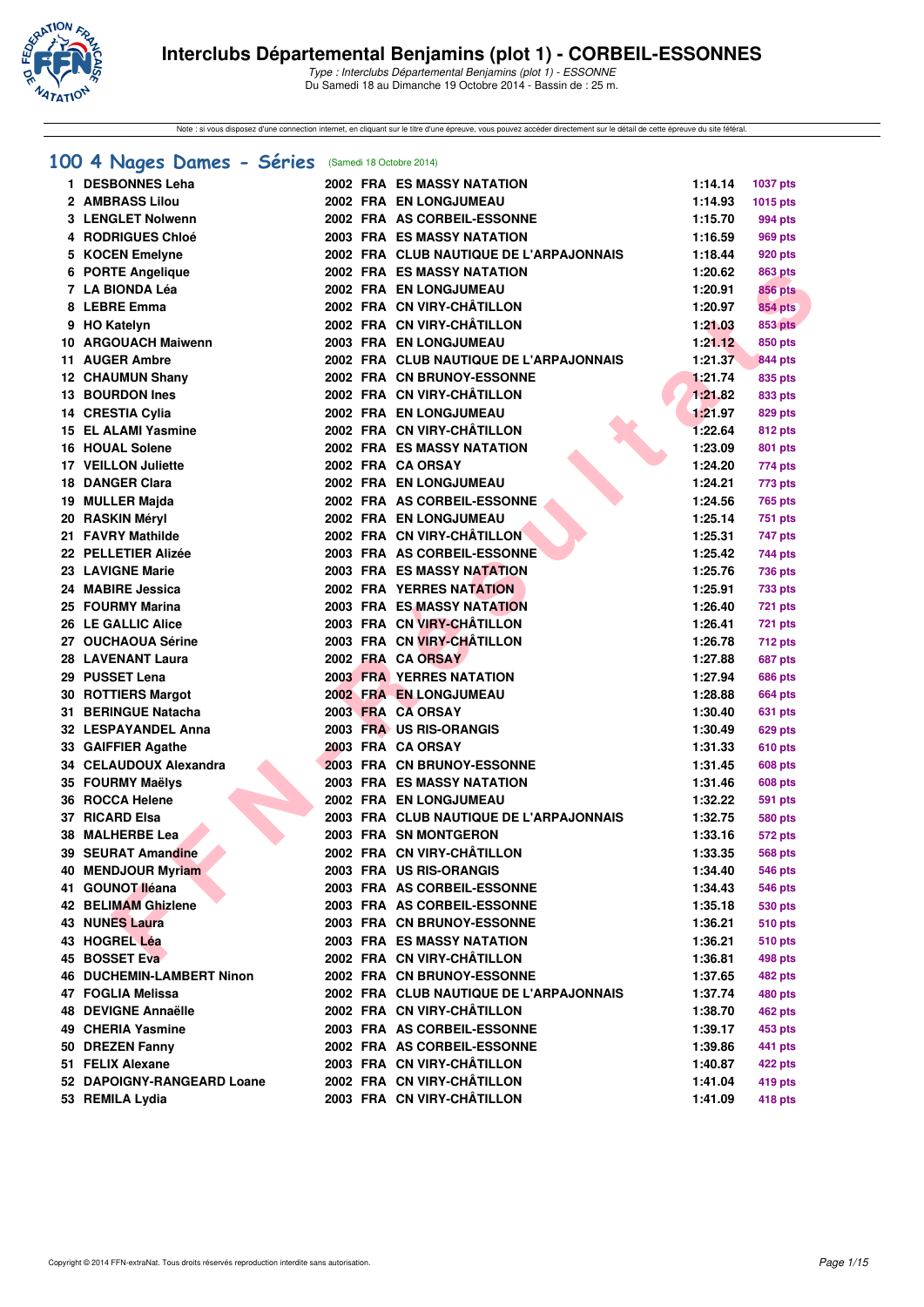

### **100 4 Nages Dames - Séries (suite)**

| 54. | <b>MORVAN Charlotte</b>                                                                                             |          | <b>2002 FRA YERRES NATATION</b>         | 1:41.20        | 416 pts         |
|-----|---------------------------------------------------------------------------------------------------------------------|----------|-----------------------------------------|----------------|-----------------|
|     | 55 REMILA Myriam                                                                                                    |          | 2003 FRA CN VIRY-CHÂTILLON              | 1:42.55        | 393 pts         |
|     | 56 BERTELOOT Justine                                                                                                |          | 2003 FRA SN MONTGERON                   | 1:42.97        | 385 pts         |
|     | 57 BENBEHOUCHE Maria                                                                                                |          | 2003 FRA US RIS-ORANGIS                 | 1:43.17        | <b>382 pts</b>  |
|     | 58 LAMADON Lena-Bella                                                                                               |          | 2002 FRA US RIS-ORANGIS                 | 1:43.25        | <b>381 pts</b>  |
|     | 59 LANGLET Isaline                                                                                                  |          | 2003 FRA SN MONTGERON                   | 1:43.99        | <b>368 pts</b>  |
|     | 60 LEROY Claire                                                                                                     |          | <b>2002 FRA ETAMPES NATATION</b>        | 1:44.40        | <b>361 pts</b>  |
|     | 61 BAREAU Lucie                                                                                                     |          | 2003 FRA YERRES NATATION                | 1:44.52        | <b>359 pts</b>  |
|     | 62 BENARD Emilie                                                                                                    |          | 2003 FRA SN MONTGERON                   | 1:46.17        | 333 pts         |
|     | 63 DESNOS Anae                                                                                                      |          | 2003 FRA CN VIRY-CHÂTILLON              | 1:47.80        | <b>307 pts</b>  |
|     | 64 ELIE Anouk                                                                                                       |          | <b>2003 FRA ETAMPES NATATION</b>        | 1:48.76        | <b>293 pts</b>  |
|     | 65 RANDRIANASOLO Kristen                                                                                            |          | <b>2003 FRA ETAMPES NATATION</b>        | 1:50.72        | <b>264 pts</b>  |
|     | 66 LEMONT Coline                                                                                                    |          | 2002 FRA YERRES NATATION                | 1:51.27        | <b>256 pts</b>  |
|     | 67 COLOBERT Candice                                                                                                 |          | <b>2003 FRA ETAMPES NATATION</b>        | 1:52.09        | <b>245 pts</b>  |
|     | 68 MARTINEZ Marine                                                                                                  |          | 2003 FRA AS CORBEIL-ESSONNE             | 1:54.57        | 212 pts         |
|     | --- CHEMOUN Léna                                                                                                    |          | 2003 FRA CN VIRY-CHÂTILLON              | <b>DSQ Vi</b>  |                 |
|     | <b>BANLIER Lou</b>                                                                                                  |          | <b>2002 FRA YERRES NATATION</b>         | <b>DNS</b> exc |                 |
|     | <b>SCARCELLA Océane</b>                                                                                             |          | 2003 FRA YERRES NATATION                | <b>DNS</b> exc |                 |
|     | --- LOPES Jennyfer                                                                                                  |          | 2003 FRA YERRES NATATION                | <b>DNS</b> exc |                 |
|     |                                                                                                                     |          |                                         |                |                 |
|     | 4x50 Nage Libre Dames - Séries (Dimanche 19 Octobre 2014)                                                           |          |                                         |                |                 |
|     | 1 DESBONNES Leha                                                                                                    |          | <b>2002 FRA ES MASSY NATATION</b>       | 2:06.30        | <b>1017 pts</b> |
|     | <b>HOUAL Solene</b>                                                                                                 | 2002 FRA |                                         |                |                 |
|     | <b>LAVIGNE Marie</b>                                                                                                | 2003 FRA |                                         |                |                 |
|     | <b>RODRIGUES Chloé</b>                                                                                              | 2003 FRA |                                         |                |                 |
|     | 50 m: 29.95 (29.95) 100 m: 1:02.52 (32.57) 150 m: 1:35.72 (33.20) 200 m: 2:06.30 (30.58)                            |          |                                         |                |                 |
|     | 2 AMBRASS Lilou                                                                                                     |          | 2002 FRA EN LONGJUMEAU                  | 2:06.83        | <b>1010 pts</b> |
|     | <b>CRESTIA Cylia</b>                                                                                                | 2002 FRA |                                         |                |                 |
|     | <b>LA BIONDA Léa</b>                                                                                                | 2002 FRA |                                         |                |                 |
|     | <b>ARGOUACH Maiwenn</b><br>50 m: 30.54 (30.54) 100 m: 1:02.18 (31.64) 150 m: 1:35.43 (33.25) 200 m: 2:06.83 (31.40) | 2003 FRA |                                         |                |                 |
|     | 3 BOURDON Ines                                                                                                      |          | 2002 FRA CN VIRY-CHATILLON              | 2:12.39        | 936 pts         |
|     | <b>EL ALAMI Yasmine</b>                                                                                             | 2002 FRA |                                         |                |                 |
|     | <b>HO Katelyn</b>                                                                                                   | 2002 FRA |                                         |                |                 |
|     | <b>LEBRE Emma</b>                                                                                                   | 2002 FRA |                                         |                |                 |
|     | 50 m: 31.89 (31.89) 100 m: 1:05.99 (34.10) 150 m: 1:38.73 (32.74) 200 m: 2:12.39 (33.66)                            |          |                                         |                |                 |
|     | 4 BELIMAM Ghizlene                                                                                                  |          | 2003 FRA AS CORBEIL-ESSONNE             | 2:17.28        | 874 pts         |
|     | <b>PELLETIER Alizée</b>                                                                                             | 2003 FRA |                                         |                |                 |
|     | <b>MULLER Majda</b>                                                                                                 | 2002 FRA |                                         |                |                 |
|     | <b>LENGLET Nolwenn</b>                                                                                              | 2002 FRA |                                         |                |                 |
|     | 50 m: 37.25 (37.25) 100 m: 1:11.71 (34.46) 150 m: 1:45.42 (33.71) 200 m: 2:17.28 (31.86)<br>5 DANGER Clara          |          | 2002 FRA ENLONGJUMEAU                   | 2:17.33        | 873 pts         |
|     | <b>ROCCA Helene</b>                                                                                                 | 2002 FRA |                                         |                |                 |
|     | <b>RASKIN Méryl</b>                                                                                                 | 2002 FRA |                                         |                |                 |
|     | <b>ROTTIERS Margot</b>                                                                                              | 2002 FRA |                                         |                |                 |
|     | 50 m: 34.72 (34.72) 100 m: 1:08.88 (34.16) 150 m: 1:44.16 (35.28) 200 m: 2:17.33 (33.17)                            |          |                                         |                |                 |
|     | 6 AUGER Ambre                                                                                                       |          | 2002 FRA CLUB NAUTIQUE DE L'ARPAJONNAIS | 2:17.70        | 868 pts         |
|     | <b>FOGLIA Melissa</b>                                                                                               | 2002 FRA |                                         |                |                 |
|     | <b>RICARD Elsa</b>                                                                                                  | 2003 FRA |                                         |                |                 |
|     | <b>KOCEN Emelyne</b>                                                                                                | 2002 FRA |                                         |                |                 |
|     | 50 m: 32.05 (32.05) 100 m: 1:09.21 (37.16) 150 m: 1:44.81 (35.60) 200 m: 2:17.70 (32.89)                            |          |                                         |                |                 |
|     | 7 SEURAT Amandine                                                                                                   |          | 2002 FRA CN VIRY-CHATILLON              | 2:20.29        | 836 pts         |
|     | <b>FAVRY Mathilde</b>                                                                                               | 2002 FRA |                                         |                |                 |
|     | <b>LE GALLIC Alice</b>                                                                                              | 2003 FRA |                                         |                |                 |
|     | <b>OUCHAOUA Sérine</b><br>50 m: 36.55 (36.55) 100 m: 1:12.93 (36.38) 150 m: 1:46.68 (33.75) 200 m: 2:20.29 (33.61)  | 2003 FRA |                                         |                |                 |
|     | 8 PORTE Angelique                                                                                                   |          | 2002 FRA ES MASSY NATATION              | 2:21.13        | 826 pts         |
|     |                                                                                                                     |          |                                         |                |                 |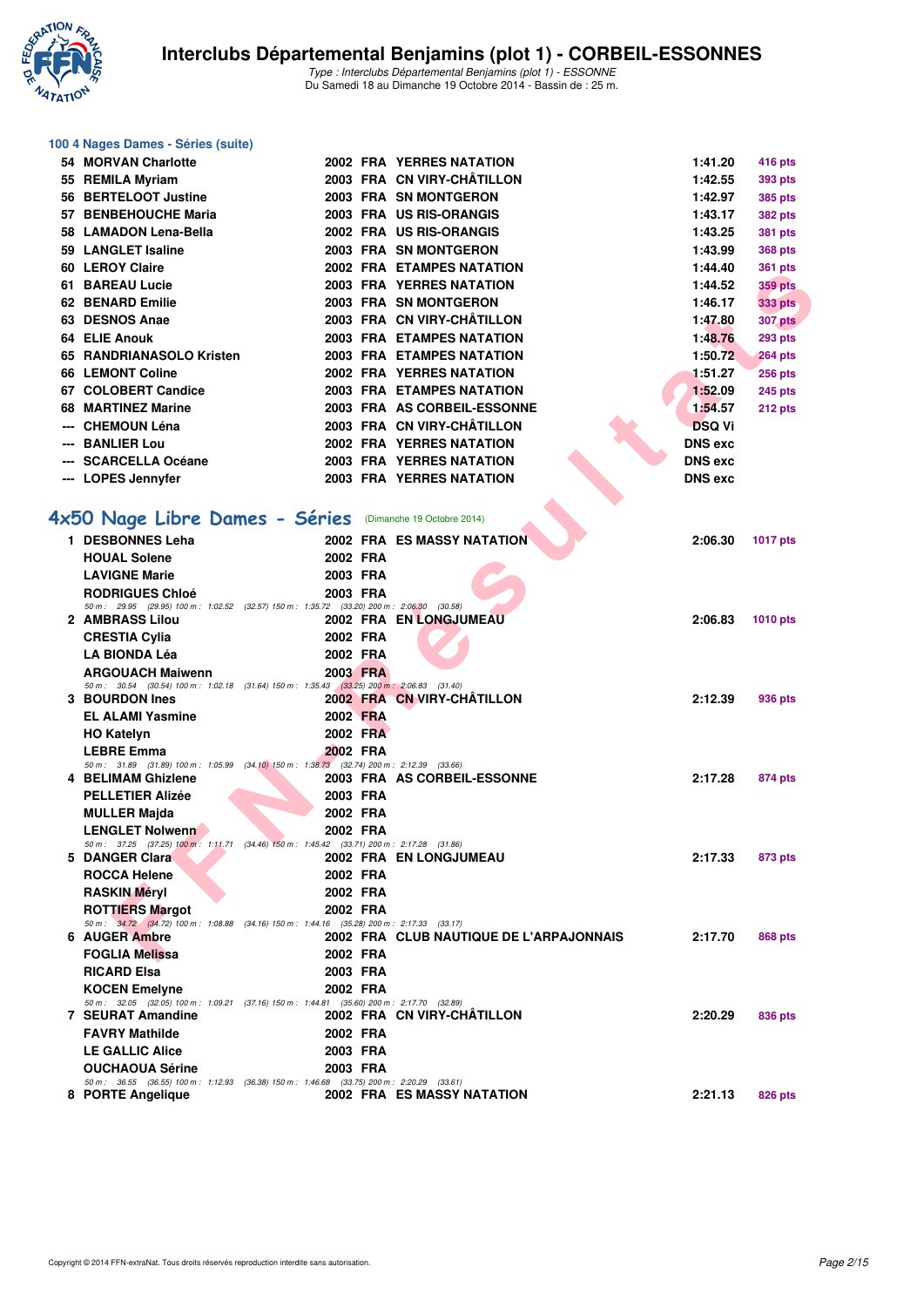

| 4x50 Nage Libre Dames - Séries (suite)                                                                                |                            |                                   |                           |  |
|-----------------------------------------------------------------------------------------------------------------------|----------------------------|-----------------------------------|---------------------------|--|
| <b>FOURMY Maëlys</b>                                                                                                  | 2003 FRA                   |                                   |                           |  |
| <b>HOGREL Léa</b>                                                                                                     | 2003 FRA                   |                                   |                           |  |
| <b>FOURMY Marina</b>                                                                                                  | 2003 FRA                   |                                   |                           |  |
| 50 m: 33.14 (33.14) 100 m: 1:08.28 (35.14) 150 m: 1:46.92 (38.64) 200 m: 2:21.13 (34.21)                              | 2003 FRA CA ORSAY          |                                   |                           |  |
| 9 GAIFFIER Agathe                                                                                                     |                            |                                   | 2:25.56<br>772 pts        |  |
| <b>BERINGUE Natacha</b>                                                                                               | 2003 FRA                   |                                   |                           |  |
| <b>LAVENANT Laura</b>                                                                                                 | 2002 FRA                   |                                   |                           |  |
| <b>VEILLON Juliette</b><br>50 m: 39.62 (39.62) 100 m: 1:16.29 (36.67) 150 m: 1:52.49 (36.20) 200 m: 2:25.56 (33.07)   | 2002 FRA                   |                                   |                           |  |
| 10 CHAUMUN Shany                                                                                                      |                            | 2002 FRA CN BRUNOY-ESSONNE        | 2:26.99<br><b>756 pts</b> |  |
| <b>DUCHEMIN-LAMBERT Ninon</b>                                                                                         | 2002 FRA                   |                                   |                           |  |
| <b>CELAUDOUX Alexandra</b>                                                                                            | 2003 FRA                   |                                   |                           |  |
| <b>NUNES Laura</b>                                                                                                    | 2003 FRA                   |                                   |                           |  |
| 50 m: 32.39 (32.39) 100 m: 1.09.68 (37.29) 150 m: 1.47.09 (37.41) 200 m: 2.26.99 (39.90)                              |                            |                                   |                           |  |
| 11 MABIRE Jessica                                                                                                     |                            | 2002 FRA YERRES NATATION          | 2:31.70<br><b>701 pts</b> |  |
| <b>MORVAN Charlotte</b>                                                                                               | 2002 FRA                   |                                   |                           |  |
| <b>BAREAU Lucie</b>                                                                                                   | 2003 FRA                   |                                   |                           |  |
| <b>PUSSET Lena</b>                                                                                                    | 2003 FRA                   |                                   |                           |  |
| 50 m: 33.85 (33.85) 100 m: 1:14.91 (41.06) 150 m: 1:57.01 (42.10) 200 m: 2:31.70 (34.69)                              |                            |                                   |                           |  |
| 12 MENDJOUR Myriam                                                                                                    |                            | 2003 FRA US RIS-ORANGIS           | 2:38.56<br><b>626 pts</b> |  |
| <b>BENBEHOUCHE Maria</b>                                                                                              | 2003 FRA                   |                                   |                           |  |
| <b>LESPAYANDEL Anna</b>                                                                                               | 2003 FRA                   |                                   |                           |  |
| <b>LAMADON Lena-Bella</b><br>50 m: 39.13 (39.13) 100 m: 1:20.16 (41.03) 150 m: 1:57.39 (37.23) 200 m: 2:38.56 (41.17) | 2002 FRA                   |                                   |                           |  |
| 13 BERTELOOT Justine                                                                                                  |                            | 2003 FRA SN MONTGERON             | 2:40.63<br><b>604 pts</b> |  |
| <b>BENARD Emilie</b>                                                                                                  | 2003 FRA                   |                                   |                           |  |
| <b>MALHERBE Lea</b>                                                                                                   | 2003 FRA                   |                                   |                           |  |
| <b>LANGLET Isaline</b>                                                                                                | 2003 FRA                   |                                   |                           |  |
| 50 m: 39.34 (39.34) 100 m: 1:23.44 (44.10) 150 m: 2:00.26 (36.82) 200 m: 2:40.63 (40.37)                              |                            |                                   |                           |  |
| 14 REMILA Lydia                                                                                                       |                            | 2003 FRA CN VIRY-CHATILLON        | 2:42.67<br><b>583 pts</b> |  |
| <b>REMILA Myriam</b>                                                                                                  | 2003 FRA                   |                                   |                           |  |
| <b>FELIX Alexane</b>                                                                                                  | 2003 FRA                   |                                   |                           |  |
| <b>DESNOS Anae</b>                                                                                                    | 2003 FRA                   |                                   |                           |  |
| 50 m: 40.08 (40.08) 100 m: 1:18.83 (38.75) 150 m: 1:59.38 (40.55) 200 m: 2:42.67 (43.29)                              |                            |                                   |                           |  |
| 15 DREZEN Fanny                                                                                                       |                            | 2002 FRA AS CORBEIL-ESSONNE       | 2:42.71<br><b>583 pts</b> |  |
| <b>CHERIA Yasmine</b>                                                                                                 | 2003 FRA                   |                                   |                           |  |
| <b>MARTINEZ Marine</b>                                                                                                | 2003 FRA                   |                                   |                           |  |
| <b>GOUNOT Iléana</b>                                                                                                  | 2003 FRA                   |                                   |                           |  |
| 50 m: 39.09 (39.09) 100 m: 1:17.89 (38.80) 150 m: 2:05.31 (47.42) 200 m: 2:42.71 (37.40)<br>16 CHEMOUN Léna           |                            | 2003 FRA CN VIRY-CHÂTILLON        | 2:44.88<br>561 pts        |  |
| <b>BOSSET Eva</b>                                                                                                     | 2002 FRA                   |                                   |                           |  |
| <b>DEVIGNE Annaëlle</b>                                                                                               | 2002 FRA                   |                                   |                           |  |
| <b>DAPOIGNY-RANGEARD Loane</b>                                                                                        | 2002 FRA                   |                                   |                           |  |
| 50 m: 47.90 (47.90) 100 m: 1:26.21 (38.31) 150 m: 2:06.12 (39.91) 200 m: 2:44.88 (38.76)                              |                            |                                   |                           |  |
| 17 COLOBERT Candice                                                                                                   |                            | 2003 FRA ETAMPES NATATION         | 2:52.51<br>486 pts        |  |
| <b>ELIE Anouk</b>                                                                                                     | 2003 FRA                   |                                   |                           |  |
| <b>LEROY Claire</b>                                                                                                   | 2002 FRA                   |                                   |                           |  |
| <b>RANDRIANASOLO Kristen</b>                                                                                          | 2003 FRA                   |                                   |                           |  |
| 50 m: 42.94 (42.94) 100 m: 1:26.04 (43.10) 150 m: 2:09.22 (43.18) 200 m: 2:52.51 (43.29)                              |                            |                                   |                           |  |
| --- BANLIER Lou                                                                                                       |                            | <b>2002 FRA YERRES NATATION</b>   | <b>DNS exc</b>            |  |
| <b>LEMONT Coline</b>                                                                                                  | 2002 FRA                   |                                   |                           |  |
| <b>LOPES Jennyfer</b>                                                                                                 | 2003 FRA                   |                                   |                           |  |
| <b>SCARCELLA Océane</b>                                                                                               | 2003 FRA                   |                                   |                           |  |
|                                                                                                                       |                            |                                   |                           |  |
| 4x50 Brasse Dames - Séries                                                                                            | (Dimanche 19 Octobre 2014) |                                   |                           |  |
|                                                                                                                       |                            |                                   |                           |  |
| 1 DESBONNES Leha                                                                                                      |                            | <b>2002 FRA ES MASSY NATATION</b> | 2:43.33<br>933 pts        |  |
| <b>RODRIGUES Chloé</b>                                                                                                | 2003 FRA                   |                                   |                           |  |
| <b>HOUAL Solene</b>                                                                                                   | 2002 FRA                   |                                   |                           |  |

**LAVIGNE Marie** 2003 **FRA**<br>50 m : 38.41 (38.41) 100 m : 1:19.85 (41.44) 150 m : 2:02.53 (42.68) 200 m : 2:43.33 (40.80)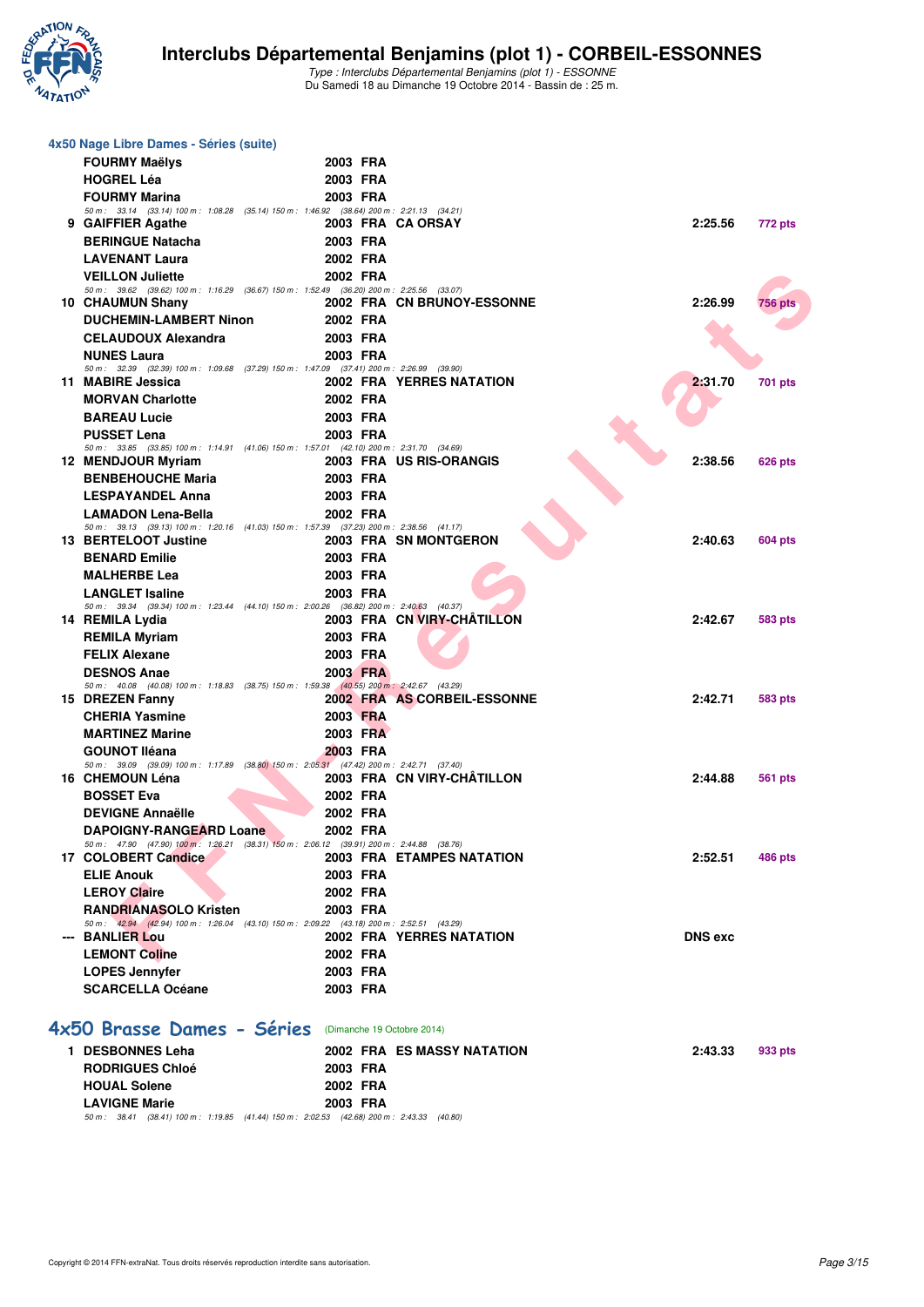

| 4x50 Brasse Dames - Séries (suite)                                                                              |                      |                                         |         |                |
|-----------------------------------------------------------------------------------------------------------------|----------------------|-----------------------------------------|---------|----------------|
| 2 AMBRASS Lilou                                                                                                 |                      | 2002 FRA EN LONGJUMEAU                  | 2:51.45 | 855 pts        |
| <b>CRESTIA Cylia</b>                                                                                            | 2002 FRA             |                                         |         |                |
| <b>ARGOUACH Maiwenn</b>                                                                                         | 2003 FRA             |                                         |         |                |
| <b>LA BIONDA Léa</b>                                                                                            | 2002 FRA             |                                         |         |                |
| 50 m: 39.26 (39.26) 100 m: 1:24.90 (45.64) 150 m: 2:08.90 (44.00) 200 m: 2:51.45 (42.55)                        |                      |                                         |         |                |
| 3 BELIMAM Ghizlene                                                                                              |                      | 2003 FRA AS CORBEIL-ESSONNE             | 2:52.99 | 840 pts        |
| <b>PELLETIER Alizée</b>                                                                                         | 2003 FRA             |                                         |         |                |
| <b>MULLER Majda</b>                                                                                             | 2002 FRA             |                                         |         |                |
| <b>LENGLET Nolwenn</b>                                                                                          | 2002 FRA             |                                         |         |                |
| 50 m: 49.78 (49.78) 100 m: 1:31.21 (41.43) 150 m: 2:13.85 (42.64) 200 m: 2:52.99 (39.14)                        |                      | 2002 FRA CN VIRY-CHATILLON              | 2:53.14 |                |
| 4 HO Katelyn                                                                                                    |                      |                                         |         | <b>839 pts</b> |
| <b>LEBRE Emma</b>                                                                                               | 2002 FRA             |                                         |         |                |
| <b>EL ALAMI Yasmine</b>                                                                                         | 2002 FRA             |                                         |         |                |
| <b>BOURDON Ines</b><br>50 m: 41.87 (41.87) 100 m: 1:25.20 (43.33) 150 m: 2:10.04 (44.84) 200 m: 2:53.14 (43.10) | 2002 FRA             |                                         |         |                |
| 5 ROCCA Helene                                                                                                  |                      | 2002 FRA EN LONGJUMEAU                  | 3:00.09 | 775 pts        |
| <b>ROTTIERS Margot</b>                                                                                          | 2002 FRA             |                                         |         |                |
| <b>RASKIN Méryl</b>                                                                                             | 2002 FRA             |                                         |         |                |
| <b>DANGER Clara</b>                                                                                             | 2002 FRA             |                                         |         |                |
| 50 m: 45.56 (45.56) 100 m: 1:31.31 (45.75) 150 m: 2:17.27 (45.96) 200 m: 3:00.09 (42.82)                        |                      |                                         |         |                |
| 6 PORTE Angelique                                                                                               |                      | 2002 FRA ES MASSY NATATION              | 3:04.19 | <b>738 pts</b> |
| <b>FOURMY Maëlys</b>                                                                                            | 2003 FRA             |                                         |         |                |
| <b>FOURMY Marina</b>                                                                                            | 2003 FRA             |                                         |         |                |
| <b>HOGREL Léa</b>                                                                                               | 2003 FRA             |                                         |         |                |
| 50 m: 42.39 (42.39) 100 m: 1:32.38 (49.99) 150 m: 2:19.07 (46.69) 200 m: 3:04.19 (45.12)<br>7 LAVENANT Laura    | 2002 FRA CA ORSAY    |                                         | 3:05.52 | 727 pts        |
| <b>BERINGUE Natacha</b>                                                                                         | 2003 FRA             |                                         |         |                |
| <b>GAIFFIER Agathe</b>                                                                                          | 2003 FRA             |                                         |         |                |
| <b>VEILLON Juliette</b>                                                                                         | 2002 FRA             |                                         |         |                |
| 50 m: 45.12 (45.12) 100 m: 1:34.18 (49.06) 150 m: 2:22.00 (47.82) 200 m: 3:05.52 (43.52)                        |                      |                                         |         |                |
| 8 CHAUMUN Shany                                                                                                 |                      | 2002 FRA CN BRUNOY-ESSONNE              | 3:06.77 | <b>716 pts</b> |
| <b>DUCHEMIN-LAMBERT Ninon</b>                                                                                   | 2002 FRA             |                                         |         |                |
| <b>CELAUDOUX Alexandra</b>                                                                                      | 2003 FRA             |                                         |         |                |
| <b>NUNES Laura</b>                                                                                              | 2003 FRA             |                                         |         |                |
| 50 m: 42.13 (42.13) 100 m: 1:30.62 (48.49) 150 m: 2:16.86 (46.24) 200 m: 3:06.77 (49.91)<br>9 OUCHAOUA Sérine   |                      | 2003 FRA CN VIRY-CHÂTILLON              | 3:06.86 | 715 pts        |
| <b>FAVRY Mathilde</b>                                                                                           | 2002 FRA             |                                         |         |                |
| <b>LE GALLIC Alice</b>                                                                                          | 2003 FRA             |                                         |         |                |
| <b>SEURAT Amandine</b>                                                                                          | 2002 FRA             |                                         |         |                |
| 50 m: 44.80 (44.80) 100 m: 1:31.52 (46.72) 150 m: 2:17.92 (46.40) 200 m: 3:06.86 (48.94)                        |                      |                                         |         |                |
| 10 RICARD Elsa                                                                                                  |                      | 2003 FRA CLUB NAUTIQUE DE L'ARPAJONNAIS | 3:07.00 | 714 pts        |
| <b>FOGLIA Melissa</b>                                                                                           | 2002 FRA             |                                         |         |                |
| <b>KOCEN Emelvne</b>                                                                                            | 2002 FRA             |                                         |         |                |
| <b>AUGER Ambre</b>                                                                                              | 2002 FRA             |                                         |         |                |
| 50 m: 50.52 (50.52) 100 m: 1:42.53 (52.01) 150 m: 2:24.43 (41.90) 200 m: 3:07.00 (42.57)<br>11 MORVAN Charlotte |                      | 2002 FRA YERRES NATATION                | 3:16.08 |                |
| <b>MABIRE</b> Jessica                                                                                           | 2002 FRA             |                                         |         | 637 pts        |
|                                                                                                                 |                      |                                         |         |                |
| <b>BAREAU Lucie</b>                                                                                             | 2003 FRA             |                                         |         |                |
| <b>PUSSET Lena</b><br>50 m: 53.88 (53.88) 100 m: 1:38.65 (44.77) 150 m: 2:30.90 (52.25) 200 m: 3:16.08 (45.18)  | 2003 FRA             |                                         |         |                |
| 12 DREZEN Fanny                                                                                                 |                      | 2002 FRA AS CORBEIL-ESSONNE             | 3:21.21 | 596 pts        |
| <b>CHERIA Yasmine</b>                                                                                           | 2003 FRA             |                                         |         |                |
| <b>MARTINEZ Marine</b>                                                                                          | 2003 FRA             |                                         |         |                |
| <b>GOUNOT Iléana</b>                                                                                            | 2003 FRA             |                                         |         |                |
| 50 m: 50.73 (50.73) 100 m: 1:36.54 (45.81) 150 m: 2:33.08 (56.54) 200 m: 3:21.21 (48.13)                        |                      |                                         |         |                |
| 13 MALHERBE Lea                                                                                                 |                      | 2003 FRA SN MONTGERON                   | 3:24.77 | 568 pts        |
| <b>BERTELOOT Justine</b>                                                                                        | 2003 FRA             |                                         |         |                |
| <b>BENARD Emilie</b><br><b>LANGLET Isaline</b>                                                                  | 2003 FRA<br>2003 FRA |                                         |         |                |
| 50 m: 47.77 (47.77) 100 m: 1:37.70 (49.93) 150 m: 2:30.48 (52.78) 200 m: 3:24.77 (54.29)                        |                      |                                         |         |                |
|                                                                                                                 |                      |                                         |         |                |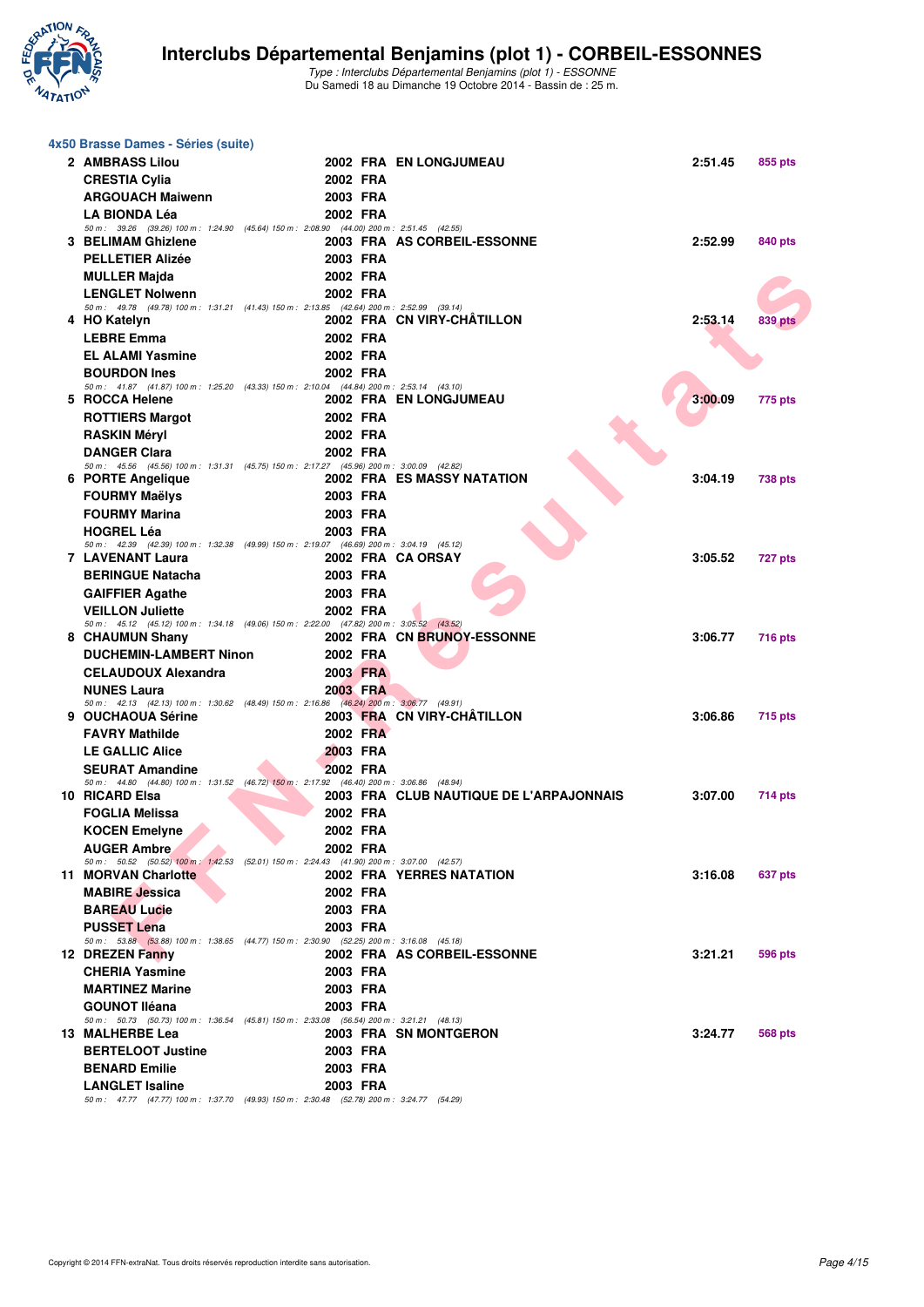

| 4x50 Brasse Dames - Séries (suite)                                                                                 |          |                                   |                |                |
|--------------------------------------------------------------------------------------------------------------------|----------|-----------------------------------|----------------|----------------|
| <b>14 LEROY Claire</b>                                                                                             |          | 2002 FRA ETAMPES NATATION         | 3:26.87        | 552 pts        |
| <b>COLOBERT Candice</b>                                                                                            | 2003 FRA |                                   |                |                |
| <b>RANDRIANASOLO Kristen</b>                                                                                       | 2003 FRA |                                   |                |                |
| <b>ELIE Anouk</b>                                                                                                  | 2003 FRA |                                   |                |                |
| 50 m: 47.08 (47.08) 100 m: 1.40.00 (52.92) 150 m: 2:35.27 (55.27) 200 m: 3:26.87 (51.60)                           |          |                                   |                |                |
| 15 DESNOS Anae                                                                                                     | 2003 FRA | 2003 FRA CN VIRY-CHATILLON        | 3:29.81        | 530 pts        |
| <b>REMILA Lydia</b>                                                                                                | 2003 FRA |                                   |                |                |
| <b>REMILA Myriam</b><br><b>FELIX Alexane</b>                                                                       | 2003 FRA |                                   |                |                |
| 50 m: 51.50 (51.50) 100 m: 1:46.44 (54.94) 150 m: 2:41.00 (54.56) 200 m: 3:29.81 (48.81)                           |          |                                   |                |                |
| 16 LAMADON Lena-Bella                                                                                              |          | 2002 FRA US RIS-ORANGIS           | 3:32.16        | 513 pts        |
| <b>BENBEHOUCHE Maria</b>                                                                                           | 2003 FRA |                                   |                |                |
| <b>MENDJOUR Myriam</b>                                                                                             | 2003 FRA |                                   |                |                |
| <b>LESPAYANDEL Anna</b>                                                                                            | 2003 FRA |                                   |                |                |
| 50 m: 51.30 (51.30) 100 m: 1:47.88 (56.58) 150 m: 2:41.94 (54.06) 200 m: 3:32.16 (50.22)<br>17 CHEMOUN Léna        |          | 2003 FRA CN VIRY-CHATILLON        | 3:32.65        | 509 pts        |
| <b>BOSSET Eva</b>                                                                                                  | 2002 FRA |                                   |                |                |
| <b>DEVIGNE Annaëlle</b>                                                                                            | 2002 FRA |                                   |                |                |
| <b>DAPOIGNY-RANGEARD Loane</b>                                                                                     | 2002 FRA |                                   |                |                |
| 50 m: 1:05.33 (1:05.33) 100 m: 1:50.87 (45.54) 150 m: 2:42.62 (51.75) 200 m: 3:32.65 (50.03)                       |          |                                   |                |                |
| --- BANLIER Lou                                                                                                    |          | <b>2002 FRA YERRES NATATION</b>   | <b>DNS</b> exc |                |
| <b>LEMONT Coline</b>                                                                                               | 2002 FRA |                                   |                |                |
| <b>LOPES Jennyfer</b><br><b>SCARCELLA Océane</b>                                                                   | 2003 FRA |                                   |                |                |
|                                                                                                                    | 2003 FRA |                                   |                |                |
|                                                                                                                    |          |                                   |                |                |
| 4x50 Papillon Dames - Séries (Samedi 18 Octobre 2014)                                                              |          |                                   |                |                |
| 1 DESBONNES Leha                                                                                                   |          | <b>2002 FRA ES MASSY NATATION</b> | 2:20.15        | 924 pts        |
| <b>HOUAL Solene</b>                                                                                                | 2002 FRA |                                   |                |                |
| <b>LAVIGNE Marie</b>                                                                                               | 2003 FRA |                                   |                |                |
| <b>RODRIGUES Chloé</b><br>50 m: 32.02 (32.02) 100 m: 1:08.96 (36.94) 150 m: 1:47.15 (38.19) 200 m: 2:20.15 (33.00) | 2003 FRA |                                   |                |                |
| 2 CRESTIA Cylia                                                                                                    |          | 2002 FRA EN LONGJUMEAU            | 2:21.30        | 910 pts        |
| <b>LA BIONDA Léa</b>                                                                                               | 2002 FRA |                                   |                |                |
| <b>AMBRASS Lilou</b>                                                                                               | 2002 FRA |                                   |                |                |
| <b>ARGOUACH Maiwenn</b>                                                                                            | 2003 FRA |                                   |                |                |
| 50 m: 35.09 (35.09) 100 m: 1:12.16 (37.07) 150 m: 1:44.52 (32.36) 200 m: 2:21.30 (36.78)<br>3 HO Katelyn           |          | 2002 FRA CN VIRY-CHATILLON        | 2:26.36        | 853 pts        |
| <b>EL ALAMI Yasmine</b>                                                                                            | 2002 FRA |                                   |                |                |
| <b>BOURDON Ines</b>                                                                                                | 2002 FRA |                                   |                |                |
| <b>LEBRE Emma</b>                                                                                                  | 2002 FRA |                                   |                |                |
| 50 m: 35.75 (35.75) 100 m: 1:11.67 (35.92) 150 m: 1:49.98 (38.31) 200 m: 2:26.36 (36.38)                           |          |                                   |                |                |
| 4 ROTTIERS Margot                                                                                                  |          | 2002 FRA EN LONGJUMEAU            | 2:32.72        | 784 pts        |
| <b>RASKIN Méryl</b>                                                                                                | 2002 FRA |                                   |                |                |
| <b>ROCCA Helene</b>                                                                                                | 2002 FRA |                                   |                |                |
| <b>DANGER Clara</b><br>50 m: 36.92 (36.92) 100 m: 1:15.48 (38.56) 150 m: 1:55.35 (39.87) 200 m: 2:32.72 (37.37)    | 2002 FRA |                                   |                |                |
| 5 BELIMAM Ghizlene                                                                                                 |          | 2003 FRA AS CORBEIL-ESSONNE       | 2:34.44        | <b>766 pts</b> |
| <b>PELLETIER Alizée</b>                                                                                            | 2003 FRA |                                   |                |                |
| <b>MULLER Majda</b>                                                                                                | 2002 FRA |                                   |                |                |
| <b>LENGLET Nolwenn</b>                                                                                             | 2002 FRA |                                   |                |                |
| 50 m: 41.50 (41.50) 100 m: 1:22.01 (40.51) 150 m: 2:00.79 (38.78) 200 m: 2:34.44 (33.65)<br>6 FAVRY Mathilde       |          | 2002 FRA CN VIRY-CHÂTILLON        | 2:37.08        | 738 pts        |
| <b>OUCHAOUA Sérine</b>                                                                                             | 2003 FRA |                                   |                |                |
| <b>LE GALLIC Alice</b>                                                                                             | 2003 FRA |                                   |                |                |
| <b>SEURAT Amandine</b>                                                                                             | 2002 FRA |                                   |                |                |
| 50 m: 37.70 (37.70) 100 m: 1:16.76 (39.06) 150 m: 1:55.05 (38.29) 200 m: 2:37.08 (42.03)                           |          |                                   |                |                |
| 7 PORTE Angelique                                                                                                  |          | 2002 FRA ES MASSY NATATION        | 2:38.88        | <b>720 pts</b> |
| <b>FOURMY Maëlys</b>                                                                                               | 2003 FRA |                                   |                |                |
| <b>HOGREL Léa</b>                                                                                                  | 2003 FRA |                                   |                |                |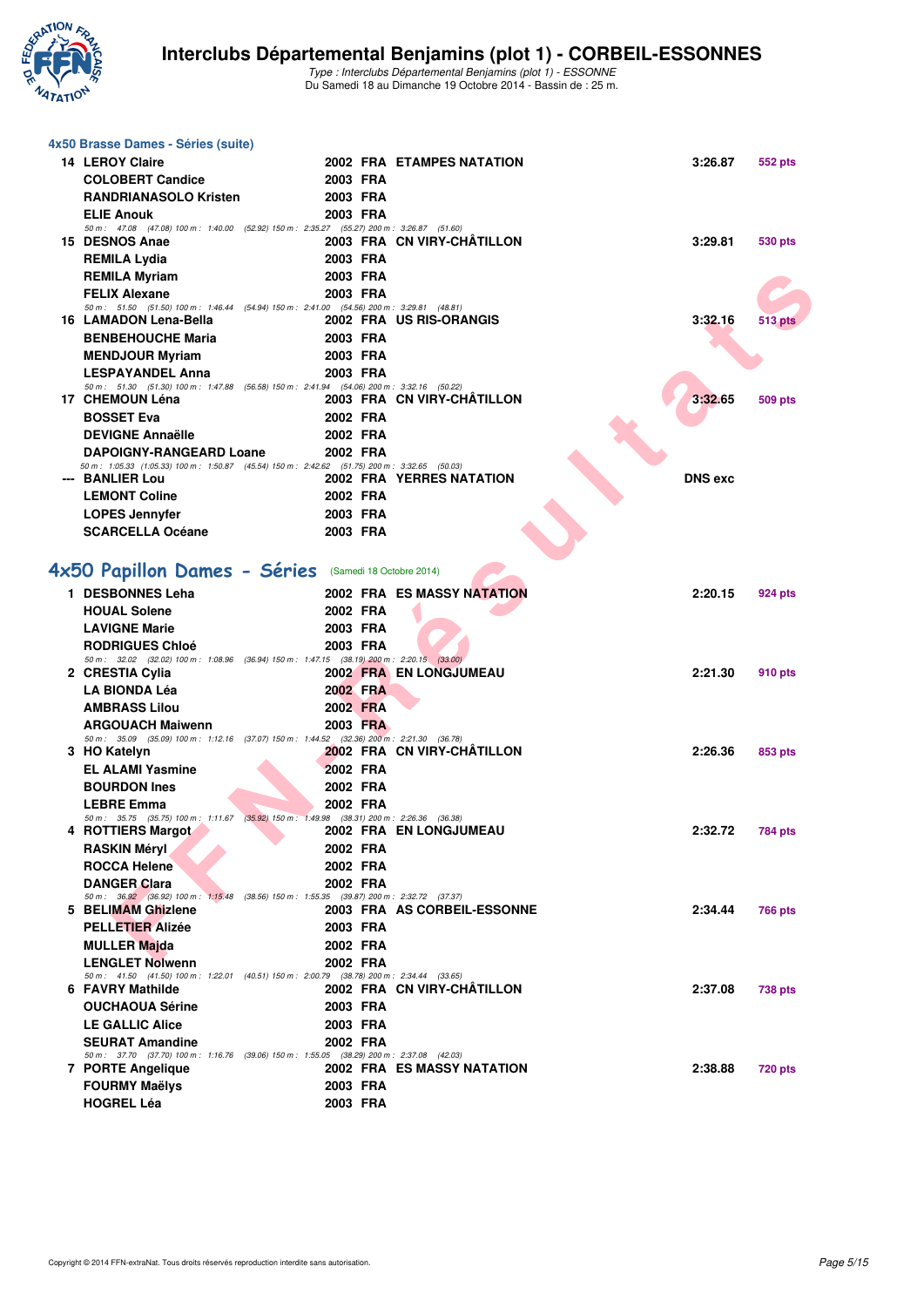

| 4x50 Papillon Dames - Séries (suite)                                                                                |          |                                         |                 |                |
|---------------------------------------------------------------------------------------------------------------------|----------|-----------------------------------------|-----------------|----------------|
| <b>FOURMY Marina</b>                                                                                                | 2003 FRA |                                         |                 |                |
| 50 m: 38.31 (38.31) 100 m: 1:17.11 (38.80) 150 m: 2:00.07 (42.96) 200 m: 2:38.88 (38.81)                            |          |                                         | 2:39.78         |                |
| 8 KOCEN Emelyne                                                                                                     | 2003 FRA | 2002 FRA CLUB NAUTIQUE DE L'ARPAJONNAIS |                 | 711 pts        |
| <b>RICARD Elsa</b>                                                                                                  | 2002 FRA |                                         |                 |                |
| <b>AUGER Ambre</b>                                                                                                  |          |                                         |                 |                |
| <b>FOGLIA Melissa</b><br>50 m: 35.44 (35.44) 100 m: 1:20.10 (44.66) 150 m: 1:56.65 (36.55) 200 m: 2:39.78 (43.13)   | 2002 FRA |                                         |                 |                |
| 9 LAVENANT Laura                                                                                                    |          | 2002 FRA CA ORSAY                       | 2:42.79         | 681 pts        |
| <b>BERINGUE Natacha</b>                                                                                             | 2003 FRA |                                         |                 |                |
| <b>GAIFFIER Agathe</b>                                                                                              | 2003 FRA |                                         |                 |                |
| <b>VEILLON Juliette</b>                                                                                             | 2002 FRA |                                         |                 |                |
| 50 m: 40.46 (40.46) 100 m: 1:23.32 (42.86) 150 m: 2:04.98 (41.66) 200 m: 2:42.79 (37.81)                            |          |                                         |                 |                |
| 10 PUSSET Lena                                                                                                      |          | 2003 FRA YERRES NATATION                | 2:53.15         | <b>582 pts</b> |
| <b>BAREAU Lucie</b>                                                                                                 | 2003 FRA |                                         |                 |                |
| <b>MORVAN Charlotte</b>                                                                                             | 2002 FRA |                                         |                 |                |
| <b>MABIRE Jessica</b><br>50 m: 38.71 (38.71) 100 m: 1:27.68 (48.97) 150 m: 2:10.90 (43.22) 200 m: 2:53.15 (42.25)   | 2002 FRA |                                         |                 |                |
| 11 CHAUMUN Shany                                                                                                    |          | 2002 FRA CN BRUNOY-ESSONNE              | 2:57.50         | <b>542 pts</b> |
| <b>DUCHEMIN-LAMBERT Ninon</b>                                                                                       | 2002 FRA |                                         |                 |                |
| <b>CELAUDOUX Alexandra</b>                                                                                          | 2003 FRA |                                         |                 |                |
| <b>NUNES Laura</b>                                                                                                  | 2003 FRA |                                         |                 |                |
| 50 m: 38.30 (38.30) 100 m: 1:26.31 (48.01) 150 m: 2:11.00 (44.69) 200 m: 2:57.50 (46.50)                            |          |                                         |                 |                |
| 12 MENDJOUR Myriam                                                                                                  |          | 2003 FRA US RIS-ORANGIS                 | 3:03.73         | <b>489 pts</b> |
| <b>LAMADON Lena-Bella</b>                                                                                           | 2002 FRA |                                         |                 |                |
| <b>BENBEHOUCHE Maria</b>                                                                                            | 2003 FRA |                                         |                 |                |
| <b>LESPAYANDEL Anna</b><br>50 m: 45.37 (45.37) 100 m: 1:33.81 (48.44) 150 m: 2:22.76 (48.95) 200 m: 3:03.73 (40.97) | 2003 FRA |                                         |                 |                |
| 13 BERTELOOT Justine                                                                                                |          | 2003 FRA SN MONTGERON                   | 3:11.31         | 427 pts        |
| <b>BENARD Emilie</b>                                                                                                | 2003 FRA |                                         |                 |                |
| <b>MALHERBE Lea</b>                                                                                                 | 2003 FRA |                                         |                 |                |
| <b>LANGLET Isaline</b>                                                                                              | 2003 FRA |                                         |                 |                |
| 50 m: 48.39 (48.39) 100 m: 1:41.77 (53.38) 150 m: 2:18.29 (36.52) 200 m: 3:11.31 (53.02)                            |          |                                         |                 |                |
| 14 DREZEN Fanny                                                                                                     |          | 2002 FRA AS CORBEIL-ESSONNE             | 3:13.76         | 408 pts        |
| <b>CHERIA Yasmine</b>                                                                                               | 2003 FRA |                                         |                 |                |
| <b>MARTINEZ Marine</b>                                                                                              | 2003 FRA |                                         |                 |                |
| <b>GOUNOT Iléana</b>                                                                                                | 2003 FRA |                                         |                 |                |
| 50 m: 46.22 (46.22) 100 m: 1:33.91 (47.69) 150 m: 2:27.40 (53.49) 200 m: 3:13.76 (46.36)<br>15 FELIX Alexane        |          | 2003 FRA CN VIRY-CHATILLON              | 3:16.64         | <b>386 pts</b> |
| <b>DESNOS Anae</b>                                                                                                  | 2003 FRA |                                         |                 |                |
| <b>REMILA Myriam</b>                                                                                                | 2003 FRA |                                         |                 |                |
| <b>REMILA Lydia</b>                                                                                                 | 2003 FRA |                                         |                 |                |
| 50 m: 46.45 (46.45) 100 m: 1:41.13 (54.68) 150 m: 2:30.61 (49.48) 200 m: 3:16.64 (46.03)                            |          |                                         |                 |                |
| <b>16 RANDRIANASOLO Kristen</b>                                                                                     |          | 2003 FRA ETAMPES NATATION               | 3:23.07         | <b>340 pts</b> |
| <b>ELIE Anouk</b>                                                                                                   | 2003 FRA |                                         |                 |                |
| <b>COLOBERT Candice</b>                                                                                             | 2003 FRA |                                         |                 |                |
| <b>LEROY Claire</b>                                                                                                 | 2002 FRA |                                         |                 |                |
| 50 m: 49.46 (49.46) 100 m: 1:39.94 (50.48) 150 m: 2:35.48 (55.54) 200 m: 3:23.07 (47.59)<br>--- CHEMOUN Léna        |          | 2003 FRA CN VIRY-CHATILLON              | <b>DSQr1 Ni</b> |                |
| <b>BOSSET Eva</b>                                                                                                   | 2002 FRA |                                         |                 |                |
| <b>DEVIGNE Annaëlle</b>                                                                                             | 2002 FRA |                                         |                 |                |
| <b>DAPOIGNY-RANGEARD Loane</b>                                                                                      | 2002 FRA |                                         |                 |                |
| --- BANLIER Lou                                                                                                     |          | <b>2002 FRA YERRES NATATION</b>         | <b>DNS</b> exc  |                |
| <b>LEMONT Coline</b>                                                                                                | 2002 FRA |                                         |                 |                |
| <b>LOPES Jennyfer</b>                                                                                               | 2003 FRA |                                         |                 |                |
| <b>SCARCELLA Océane</b>                                                                                             | 2003 FRA |                                         |                 |                |
|                                                                                                                     |          |                                         |                 |                |
|                                                                                                                     |          |                                         |                 |                |
| 4x50 4 Nages Dames - Séries (Dimanche 19 Octobre 2014)                                                              |          |                                         |                 |                |
| 1 RODRIGUES Chloé                                                                                                   |          | <b>2003 FRA ES MASSY NATATION</b>       | 2:20.90         | 1046 pts       |
| <b>LAVIGNE Marie</b>                                                                                                | 2003 FRA |                                         |                 |                |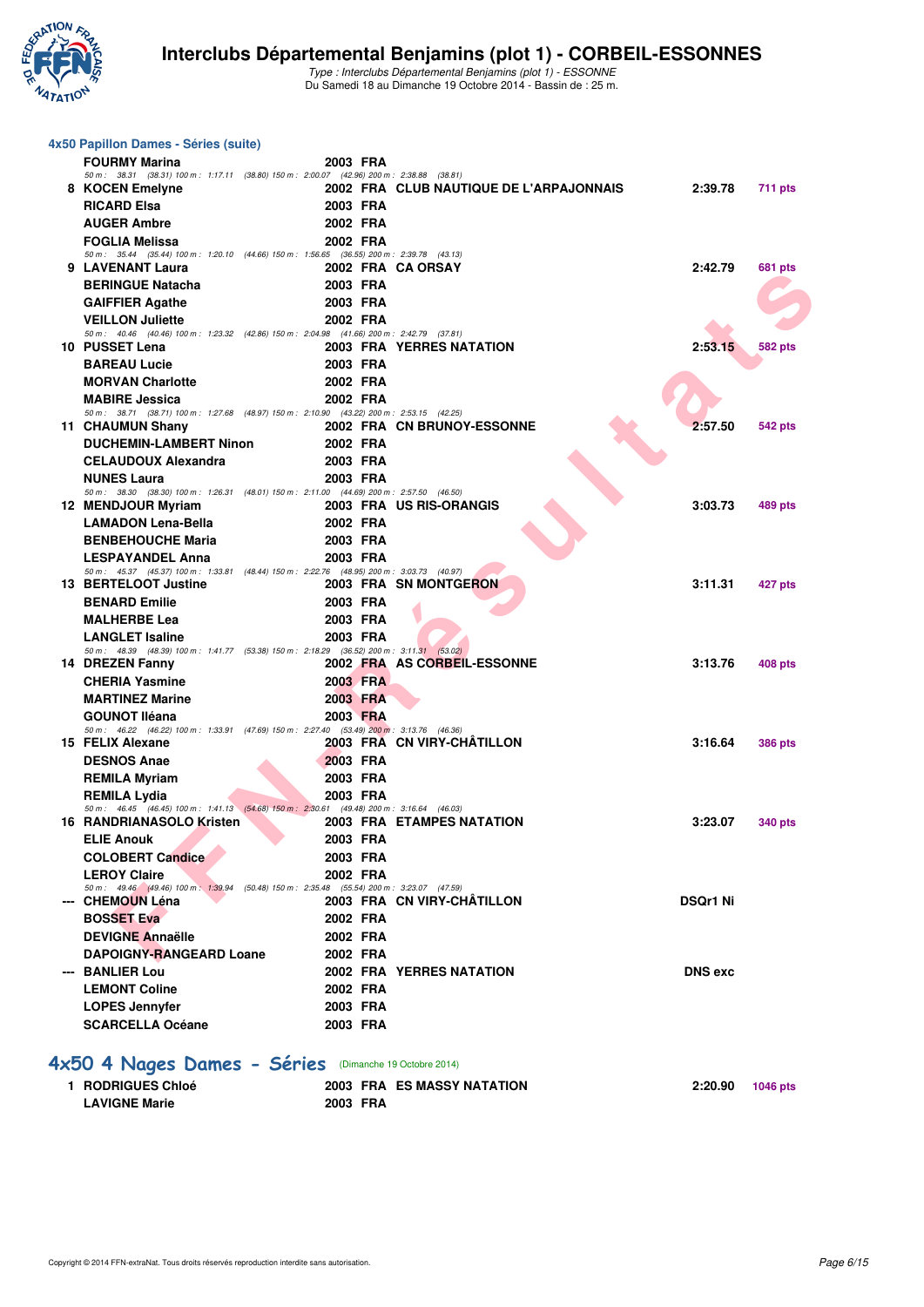

|  | 4x50 4 Nages Dames - Séries (suite)                                                                                    |                      |                                         |         |                 |
|--|------------------------------------------------------------------------------------------------------------------------|----------------------|-----------------------------------------|---------|-----------------|
|  | <b>DESBONNES Leha</b>                                                                                                  | 2002 FRA             |                                         |         |                 |
|  | <b>HOUAL Solene</b>                                                                                                    | 2002 FRA             |                                         |         |                 |
|  | 50 m: 34.84 (34.84) 100 m: 1:16.74 (41.90) 150 m: 1:48.52 (31.78) 200 m: 2:20.90 (32.38)<br>2 LA BIONDA Léa            |                      | 2002 FRA EN LONGJUMEAU                  | 2:23.18 | <b>1017 pts</b> |
|  | <b>AMBRASS Lilou</b>                                                                                                   | 2002 FRA             |                                         |         |                 |
|  | <b>CRESTIA Cylia</b>                                                                                                   | 2002 FRA             |                                         |         |                 |
|  | <b>ARGOUACH Maiwenn</b>                                                                                                | 2003 FRA             |                                         |         |                 |
|  | 50 m: 37.14 (37.14) 100 m: 1:16.00 (38.86) 150 m: 1:51.36 (35.36) 200 m: 2:23.18 (31.82)                               |                      |                                         |         |                 |
|  | 3 LEBRE Emma                                                                                                           |                      | 2002 FRA CN VIRY-CHÂTILLON              | 2:24.42 | <b>1002 pts</b> |
|  | <b>HO Katelyn</b>                                                                                                      | 2002 FRA             |                                         |         |                 |
|  | <b>EL ALAMI Yasmine</b><br><b>BOURDON Ines</b>                                                                         | 2002 FRA<br>2002 FRA |                                         |         |                 |
|  | 50 m: 37.05 (37.05) 100 m: 1:17.67 (40.62) 150 m: 1:53.54 (35.87) 200 m: 2:24.42 (30.88)                               |                      |                                         |         |                 |
|  | 4 MULLER Majda                                                                                                         |                      | 2002 FRA AS CORBEIL-ESSONNE             | 2:31.45 | <b>918</b> pts  |
|  | <b>PELLETIER Alizée</b>                                                                                                | 2003 FRA             |                                         |         |                 |
|  | <b>LENGLET Nolwenn</b>                                                                                                 | 2002 FRA             |                                         |         |                 |
|  | <b>BELIMAM Ghizlene</b>                                                                                                | 2003 FRA             |                                         |         |                 |
|  | 50 m: 39.47 (39.47) 100 m: 1:20.61 (41.14) 150 m: 1:54.48 (33.87) 200 m: 2:31.45 (36.97)<br>5 RASKIN Méryl             |                      | 2002 FRA EN LONGJUMEAU                  | 2:32.08 | 910 pts         |
|  | <b>ROCCA Helene</b>                                                                                                    | 2002 FRA             |                                         |         |                 |
|  | <b>DANGER Clara</b>                                                                                                    | 2002 FRA             |                                         |         |                 |
|  | <b>ROTTIERS Margot</b>                                                                                                 | 2002 FRA             |                                         |         |                 |
|  | 50 m: 38.21 (38.21) 100 m: 1:22.98 (44.77) 150 m: 1:58.62 (35.64) 200 m: 2:32.08 (33.46)                               |                      |                                         |         |                 |
|  | 6 PORTE Angelique                                                                                                      |                      | <b>2002 FRA ES MASSY NATATION</b>       | 2:36.15 | 864 pts         |
|  | <b>HOGREL Léa</b><br><b>FOURMY Maëlys</b>                                                                              | 2003 FRA<br>2003 FRA |                                         |         |                 |
|  | <b>FOURMY Marina</b>                                                                                                   | 2003 FRA             |                                         |         |                 |
|  | 50 m: 37.98 (37.98) 100 m: 1:22.68 (44.70) 150 m: 2:02.87 (40.19) 200 m: 2:36.15 (33.28)                               |                      |                                         |         |                 |
|  | <b>7 SEURAT Amandine</b>                                                                                               |                      | 2002 FRA CN VIRY-CHATILLON              | 2:36.71 | 857 pts         |
|  | <b>OUCHAOUA Sérine</b>                                                                                                 | 2003 FRA             |                                         |         |                 |
|  | <b>FAVRY Mathilde</b>                                                                                                  | 2002 FRA             |                                         |         |                 |
|  | <b>LE GALLIC Alice</b><br>50 m : 42.79 (42.79) 100 m : 1:25.78 (42.99) 150 m : 2:03.90 (38.12) 200 m : 2:36.71 (32.81) | 2003 FRA             |                                         |         |                 |
|  | 8 KOCEN Emelyne                                                                                                        |                      | 2002 FRA CLUB NAUTIQUE DE L'ARPAJONNAIS | 2:41.43 | 805 pts         |
|  | <b>RICARD Elsa</b>                                                                                                     | 2003 FRA             |                                         |         |                 |
|  | <b>FOGLIA Melissa</b>                                                                                                  | 2002 FRA             |                                         |         |                 |
|  | <b>AUGER Ambre</b>                                                                                                     | 2002 FRA             |                                         |         |                 |
|  | 50 m: 34.94 (34.94) 100 m: 1:26.57 (51.63) 150 m: 2:09.89 (43.32) 200 m: 2:41.43 (31.54)<br>9 BERINGUE Natacha         |                      | 2003 FRA CA ORSAY                       | 2:41.47 | 804 pts         |
|  | <b>LAVENANT Laura</b>                                                                                                  | 2002 FRA             |                                         |         |                 |
|  | <b>GAIFFIER Agathe</b>                                                                                                 | 2003 FRA             |                                         |         |                 |
|  | <b>VEILLON Juliette</b>                                                                                                | 2002 FRA             |                                         |         |                 |
|  | 50 m : 42.16 (42.16) 100 m : 1:27.65 (45.49) 150 m : 2:08.80 (41.15) 200 m : 2:41.47 (32.67)                           |                      |                                         |         |                 |
|  | 10 CHAUMUN Shany                                                                                                       |                      | 2002 FRA CN BRUNOY-ESSONNE              | 2:46.78 | 747 pts         |
|  | <b>DUCHEMIN-LAMBERT Ninon</b>                                                                                          | 2002 FRA             |                                         |         |                 |
|  | <b>CELAUDOUX Alexandra</b>                                                                                             | 2003 FRA             |                                         |         |                 |
|  | <b>NUNES Laura</b><br>50 m: 37.57 (37.57) 100 m: 1:26.07 (48.50) 150 m: 2:08.18 (42.11) 200 m: 2:46.78 (38.60)         | 2003 FRA             |                                         |         |                 |
|  | 11 MORVAN Charlotte                                                                                                    |                      | <b>2002 FRA YERRES NATATION</b>         | 2:48.77 | <b>726 pts</b>  |
|  | <b>MABIRE Jessica</b>                                                                                                  | 2002 FRA             |                                         |         |                 |
|  | <b>PUSSET Lena</b>                                                                                                     | 2003 FRA             |                                         |         |                 |
|  | <b>BAREAU Lucie</b>                                                                                                    | 2003 FRA             |                                         |         |                 |
|  | 50 m: 47.00 (47.00) 100 m: 1:30.84 (43.84) 150 m: 2:08.90 (38.06) 200 m: 2:48.77 (39.87)<br>12 FELIX Alexane           |                      | 2003 FRA CN VIRY-CHATILLON              | 2:56.81 | 645 pts         |
|  | <b>DESNOS Anae</b>                                                                                                     | 2003 FRA             |                                         |         |                 |
|  | REMILA Lydia                                                                                                           | 2003 FRA             |                                         |         |                 |
|  | <b>REMILA Myriam</b>                                                                                                   | 2003 FRA             |                                         |         |                 |
|  | 50 m: 44.06 (44.06) 100 m: 1:34.91 (50.85) 150 m: 2:19.48 (44.57) 200 m: 2:56.81 (37.33)                               |                      |                                         |         |                 |
|  | 13 BERTELOOT Justine                                                                                                   |                      | 2003 FRA SN MONTGERON                   | 2:58.08 | <b>632 pts</b>  |
|  | <b>BENARD Emilie</b>                                                                                                   | 2003 FRA             |                                         |         |                 |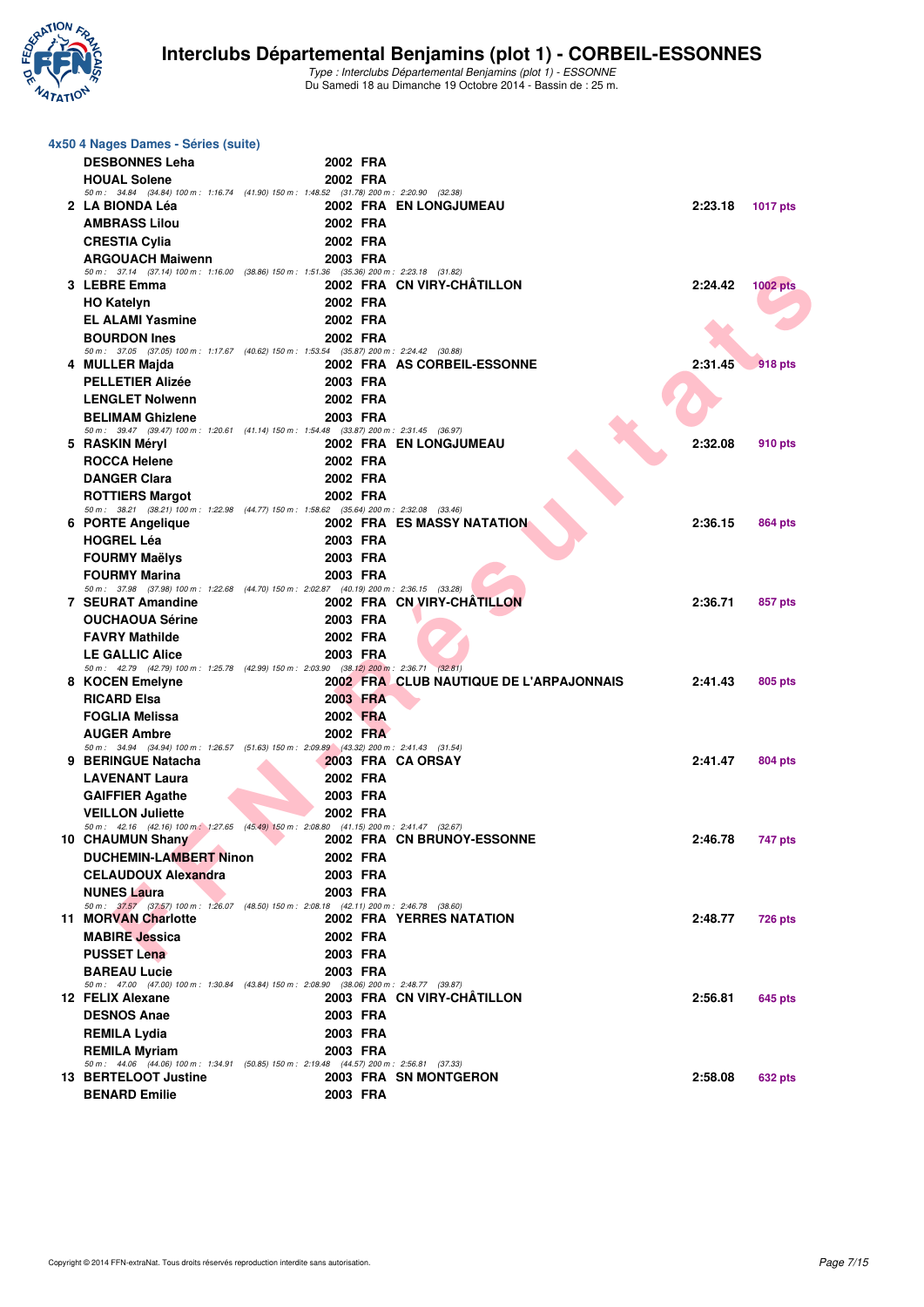

| 4x50 4 Nages Dames - Séries (suite)                                                                                  |          |                                                         |                    |                |
|----------------------------------------------------------------------------------------------------------------------|----------|---------------------------------------------------------|--------------------|----------------|
| <b>MALHERBE Lea</b>                                                                                                  | 2003 FRA |                                                         |                    |                |
| <b>LANGLET Isaline</b>                                                                                               | 2003 FRA |                                                         |                    |                |
| 50 m: 47.43 (47.43) 100 m: 1:38.06 (50.63) 150 m: 2:18.47 (40.41) 200 m: 2:58.08 (39.61)                             |          |                                                         |                    |                |
| <b>14 LESPAYANDEL Anna</b>                                                                                           |          | 2003 FRA US RIS-ORANGIS                                 | 2:59.95            | 614 pts        |
| <b>LAMADON Lena-Bella</b>                                                                                            | 2002 FRA |                                                         |                    |                |
| <b>MENDJOUR Myriam</b>                                                                                               | 2003 FRA |                                                         |                    |                |
| <b>BENBEHOUCHE Maria</b><br>50 m: 40.90 (40.90) 100 m: 1:33.03 (52.13) 150 m: 2:17.85 (44.82) 200 m: 2:59.95 (42.10) | 2003 FRA |                                                         |                    |                |
| 15 CHEMOUN Léna                                                                                                      |          | 2003 FRA CN VIRY-CHATILLON                              | 3:04.84            | <b>568 pts</b> |
| <b>BOSSET Eva</b>                                                                                                    | 2002 FRA |                                                         |                    |                |
| <b>DEVIGNE Annaëlle</b>                                                                                              | 2002 FRA |                                                         |                    |                |
| <b>DAPOIGNY-RANGEARD Loane</b>                                                                                       | 2002 FRA |                                                         |                    |                |
| 50 m: 53.55 (53.55) 100 m: 1:39.34 (45.79) 150 m: 2:26.85 (47.51) 200 m: 3:04.84 (37.99)                             |          |                                                         |                    |                |
| 16 ELIE Anouk                                                                                                        |          | <b>2003 FRA ETAMPES NATATION</b>                        | 3:08.21            | <b>537 pts</b> |
| <b>LEROY Claire</b>                                                                                                  | 2002 FRA |                                                         |                    |                |
| <b>RANDRIANASOLO Kristen</b>                                                                                         | 2003 FRA |                                                         |                    |                |
| <b>COLOBERT Candice</b>                                                                                              | 2003 FRA |                                                         |                    |                |
| 50 m: 48.17 (48.17) 100 m: 1:35.74 (47.57) 150 m: 2:25.53 (49.79) 200 m: 3:08.21 (42.68)<br>--- DREZEN Fanny         |          | 2002 FRA AS CORBEIL-ESSONNE                             | <b>DSQr2 Ni</b>    |                |
| <b>CHERIA Yasmine</b>                                                                                                | 2003 FRA |                                                         |                    |                |
| <b>MARTINEZ Marine</b>                                                                                               | 2003 FRA |                                                         |                    |                |
| <b>GOUNOT Iléana</b>                                                                                                 | 2003 FRA |                                                         |                    |                |
| --- BANLIER Lou                                                                                                      |          | <b>2002 FRA YERRES NATATION</b>                         | <b>DNS</b> exc     |                |
| <b>LEMONT Coline</b>                                                                                                 | 2002 FRA |                                                         |                    |                |
|                                                                                                                      |          |                                                         |                    |                |
| <b>LOPES Jennyfer</b>                                                                                                | 2003 FRA |                                                         |                    |                |
| <b>SCARCELLA Océane</b>                                                                                              | 2003 FRA |                                                         |                    |                |
|                                                                                                                      |          |                                                         |                    |                |
| 100 4 Nages Messieurs - Séries (Samedi 18 Octobre 2014)                                                              |          |                                                         |                    |                |
| 1 RAKOTONDRAMANGA Eliot-Tahina                                                                                       |          | <b>2002 FRA ES MASSY NATATION</b>                       | 1:12.15            | 886 pts        |
| 2 MAALEL Riwen                                                                                                       |          | 2002 FRA SN MONTGERON                                   | 1:15.34            | 800 pts        |
| 3 PERON Mael                                                                                                         |          | 2002 FRA CLUB NAUTIQUE DE L'ARPAJONNAIS                 | 1:15.93            | <b>784 pts</b> |
| 4 L'HORSET Grégory                                                                                                   |          | 2002 FRA CN VIRY-CHÂTILLON                              | 1:16.64            | 766 pts        |
| 5 ADAM Valentin                                                                                                      |          | 2002 FRA SN MONTGERON                                   | 1:16.91            | <b>759 pts</b> |
| 6 LE COZ Cédric                                                                                                      |          | 2002 FRA CN VIRY-CHÂTILLON                              | 1:18.44            | <b>720 pts</b> |
| 7 GENEVOIS Yanis                                                                                                     |          | 2002 FRA CN VIRY-CHÂTILLON                              | 1:19.19            | 701 pts        |
| 8 GILLES William                                                                                                     |          | <b>2002 FRA ES MASSY NATATION</b>                       | 1:20.01            | 681 pts        |
| 9 GUILLAUME Vincent                                                                                                  |          | <b>2002 FRA ES MASSY NATATION</b>                       | 1:20.22            | 676 pts        |
| 10 QUILLAUX Gwendal                                                                                                  |          | 2002 FRA CN VIRY-CHÂTILLON                              | 1:20.34            | 673 pts        |
| 11 GRANDIN MARTIN Numa                                                                                               |          | <b>2002 FRA ES MASSY NATATION</b>                       | 1:20.64            | <b>666 pts</b> |
| 12 PAUBEL Lucas                                                                                                      |          | <b>2002 FRA ES MASSY NATATION</b>                       | 1:21.05            | <b>656 pts</b> |
| 13 JULIEN Noé                                                                                                        |          | 2002 FRA CA ORSAY                                       | 1:22.48            | 622 pts        |
| 14 MELIN Tobias                                                                                                      |          | 2003 FRA CLUB NAUTIQUE DE L'ARPAJONNAIS                 | 1:23.46            | 600 pts        |
| 15 CRETET Dorian                                                                                                     |          | 2003 FRA ES MASSY NATATION                              | 1:23.88            | <b>590 pts</b> |
|                                                                                                                      |          |                                                         |                    |                |
| <b>16 NATCHIMIE Mathis</b>                                                                                           |          | 2003 FRA ES MASSY NATATION                              | 1:23.94            | <b>589 pts</b> |
| <b>17 AUDRY Nicolas</b>                                                                                              |          | 2002 FRA SN MONTGERON                                   | 1:24.44            | 578 pts        |
| <b>18 LESTRADE Victor</b>                                                                                            |          | <b>2002 FRA YERRES NATATION</b>                         | 1:24.75            | 571 pts        |
| 19 CHARBONNEL Dorian<br>00 HULIEN Triatan                                                                            |          | 2003 FRA CN BRUNOY-ESSONNE<br>0000 EDA ENTIONO ILIMEALL | 1:24.91<br>1.05.05 | 567 pts        |
|                                                                                                                      |          |                                                         |                    |                |

**19 CHARBONNEL Dorian 2003 FRA CN BRUNOY-ESSONNE 1:24.91 567 pts 20 JULIEN Tristan 2002 FRA EN LONGJUMEAU 1:25.05 564 pts 21 DANTAS Ruben 2002 FRA EN LONGJUMEAU 1:25.08 563 pts 22 VIAULT Samuel 2003 FRA ES MASSY NATATION 1:25.76 549 pts 23 HERNANDEZ Dorian 2003 FRA CN BRUNOY-ESSONNE 1:25.96 544 pts 24 LEFEBVRE Hugo 2002 FRA YERRES NATATION 1:27.55 510 pts 25 BICHIER Florian 2002 FRA CLUB NAUTIQUE DE L'ARPAJONNAIS 1:27.58 509 pts 26 CHAMAYOU Gael 2003 FRA ES MASSY NATATION 1:27.70 507 pts 27 ROYER Batiste 2003 FRA ETAMPES NATATION 1:27.82 504 pts 28 KAILASAPILLAI Vithusan 2003 FRA ES MASSY NATATION 1:27.87 503 pts**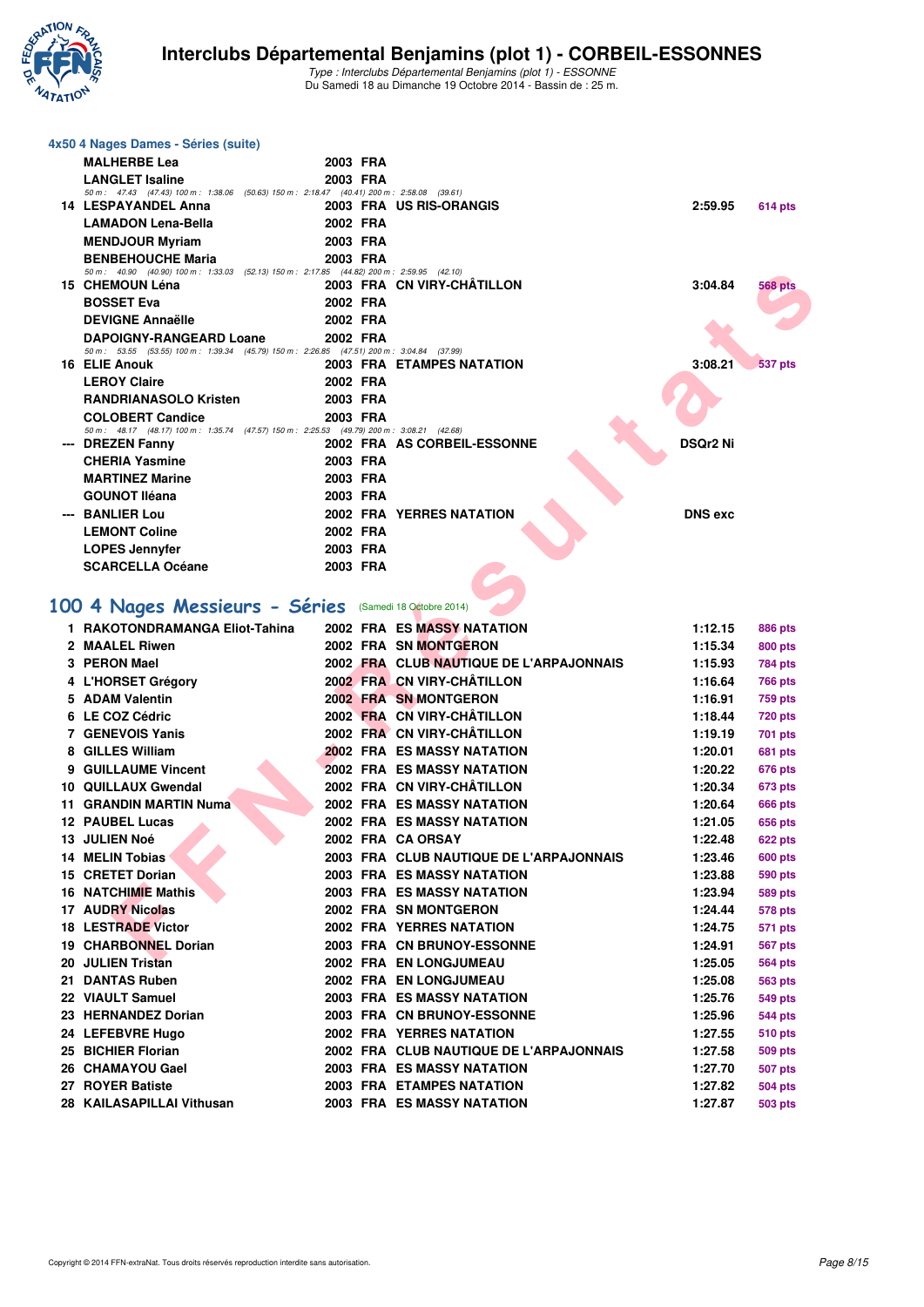

| 100 4 Nages Messieurs - Séries (suite)                                                                             |          |                                         |                |                |
|--------------------------------------------------------------------------------------------------------------------|----------|-----------------------------------------|----------------|----------------|
| 29 DA SILVA Martin                                                                                                 |          | 2003 FRA CN VIRY-CHÂTILLON              | 1:27.98        | <b>501 pts</b> |
| 30 SALHI Adème                                                                                                     |          | 2002 FRA US RIS-ORANGIS                 | 1:28.53        | 490 pts        |
| 31 GRIZEAU Noah                                                                                                    |          | 2003 FRA EN LONGJUMEAU                  | 1:29.13        | 477 pts        |
| 32 SABATIER Jean-baptiste                                                                                          |          | 2002 FRA CA ORSAY                       | 1:29.81        | 464 pts        |
| <b>33 LAVIGNE Mathieu</b>                                                                                          |          | <b>2003 FRA ES MASSY NATATION</b>       | 1:30.09        | 458 pts        |
| 34 NEBOR Maxence                                                                                                   |          | 2003 FRA CA ORSAY                       | 1:30.30        | 454 pts        |
| 35 POISSE Baptiste                                                                                                 |          | 2003 FRA SN MONTGERON                   | 1:31.02        | 440 pts        |
| 36 COMMERET Jéhann                                                                                                 |          | <b>2003 FRA YERRES NATATION</b>         | 1:31.38        | <b>433 pts</b> |
| 37 CLAUZEL Tifann                                                                                                  |          | 2003 FRA CN VIRY-CHÂTILLON              | 1:31.51        | <b>430 pts</b> |
| 38 ANGONIN Flavian                                                                                                 |          | 2002 FRA ETAMPES NATATION               | 1:32.32        | <b>415 pts</b> |
| 39 CARPENTIER IIan                                                                                                 |          | <b>2003 FRA ES MASSY NATATION</b>       | 1:32.67        | <b>408 pts</b> |
| 40 KHIAR Yacine                                                                                                    |          | 2003 FRA CN VIRY-CHÂTILLON              | 1:33.14        | 399 pts        |
| 41 DIJOUX Nathan                                                                                                   |          | 2002 FRA CLUB NAUTIQUE DE L'ARPAJONNAIS | 1:34.15        | <b>381 pts</b> |
| 42 KRAIEM Adam                                                                                                     |          | 2003 FRA AS CORBEIL-ESSONNE             | 1:34.23        | <b>379 pts</b> |
| 43 HIDJA Massinissa                                                                                                |          | 2002 FRA CN BRUNOY-ESSONNE              | 1:34.37        | 377 pts        |
| 44 DECHAUME Rafaël                                                                                                 |          | 2003 FRA AS CORBEIL-ESSONNE             | 1:36.35        | <b>342 pts</b> |
| <b>45 MAGNE Matthieu</b>                                                                                           |          | 2003 FRA CN BRUNOY-ESSONNE              | 1:36.39        | 341 pts        |
| 46 BOUBENDIR Jad-Idris                                                                                             |          | 2003 FRA CN VIRY-CHÂTILLON              | 1:37.56        | <b>321 pts</b> |
| 47 MARQUES Raphaël                                                                                                 |          | 2003 FRA CN VIRY-CHÂTILLON              | 1:39.02        | 297 pts        |
| <b>48 ROBIN Thomas</b>                                                                                             |          | <b>2003 FRA YERRES NATATION</b>         | 1:39.28        | <b>293 pts</b> |
| 49 PETRILLI Thomas                                                                                                 |          | 2002 FRA CN VIRY-CHÂTILLON              | 1:40.59        | <b>273 pts</b> |
| 50 CARETTE Theo                                                                                                    |          | 2002 FRA US RIS-ORANGIS                 | 1:42.22        | 248 pts        |
| 51 DOS SANTOS Witley                                                                                               |          | 2002 FRA ETAMPES NATATION               | 1:43.71        | 227 pts        |
| 52 ZIDANE Youness                                                                                                  |          | 2003 FRA YERRES NATATION                | 1:44.70        | 213 pts        |
| 53 DACOSTA Enzo                                                                                                    |          | <b>2003 FRA YERRES NATATION</b>         | 1:45.30        | <b>205 pts</b> |
| 54 MORTIER Jules                                                                                                   |          | <b>2003 FRA YERRES NATATION</b>         | 1:47.55        |                |
| 55 FLANT Antoine                                                                                                   |          | 2003 FRA US RIS-ORANGIS                 |                | <b>176 pts</b> |
| 56 KARPP Dorian                                                                                                    |          | <b>2002 FRA YERRES NATATION</b>         | 1:48.58        | <b>163 pts</b> |
|                                                                                                                    |          | 2003 FRA CN VIRY-CHÂTILLON              | 1:50.09        | <b>146 pts</b> |
| 57 LEAR Philippe                                                                                                   |          | 2003 FRA AS CORBEIL-ESSONNE             | 1:50.52        | 141 pts        |
| 58 VINCENT Quentin                                                                                                 |          |                                         | 1:53.48        | $110$ pts      |
| 59 MESSAGER-NOBLET Pacôme                                                                                          |          | 2003 FRA CN VIRY-CHÂTILLON              | 1:57.30        | 76 pts         |
| 60 HAYT Thomas                                                                                                     |          | 2003 FRA AS CORBEIL-ESSONNE             | 2:00.15        | 55 pts         |
| --- LAGIC Anthony                                                                                                  |          | 2002 FRA EN LONGJUMEAU                  | <b>DSQ Vi</b>  |                |
| --- TETE Benjamin                                                                                                  |          | 2003 FRĀ CA ORSAY                       | <b>DSQ Vi</b>  |                |
| --- HABERT Alexis                                                                                                  |          | <b>2003 FRA ETAMPES NATATION</b>        | <b>DSQ Vi</b>  |                |
| --- BERRICHI Mourad                                                                                                |          | 2003 FRA US RIS-ORANGIS                 | <b>DSQ Ni</b>  |                |
| --- SILVA Jeremie                                                                                                  |          | 2003 FRA CN BRUNOY-ESSONNE              | <b>DNS</b> exc |                |
| 4x50 Nage Libre Messieurs - Séries (Dimanche 19 Octobre 2014)                                                      |          |                                         |                |                |
| 1 RAKOTONDRAMANGA Eliot-Tahina                                                                                     |          | <b>2002 FRA ES MASSY NATATION</b>       | 2:03.36        |                |
| <b>GRANDIN MARTIN Numa</b>                                                                                         |          |                                         |                | 856 pts        |
|                                                                                                                    | 2002 FRA |                                         |                |                |
| <b>GILLES William</b>                                                                                              | 2002 FRA |                                         |                |                |
| <b>GUILLAUME Vincent</b><br>50 m: 28.62 (28.62) 100 m: 59.13 (30.51) 150 m: 1.31.37 (32.24) 200 m: 2.03.36 (31.99) | 2002 FRA |                                         |                |                |
| 2 L'HORSET Grégory                                                                                                 |          | 2002 FRA CN VIRY-CHÂTILLON              | 2:05.05        | 834 pts        |
| <b>QUILLAUX Gwendal</b>                                                                                            | 2002 FRA |                                         |                |                |
| <b>GENEVOIS Yanis</b>                                                                                              | 2002 FRA |                                         |                |                |
| <b>LE COZ Cédric</b>                                                                                               | 2002 FRA |                                         |                |                |
| 50 m: 30.23 (30.23) 100 m: 1:02.58 (32.35) 150 m: 1:34.48 (31.90) 200 m: 2:05.05 (30.57)                           |          |                                         |                |                |
| 3 PAUBEL Lucas                                                                                                     |          | 2002 FRA ES MASSY NATATION              | 2:12.77        | 735 pts        |
| <b>NATCHIMIE Mathis</b>                                                                                            | 2003 FRA |                                         |                |                |
| <b>VIAULT Samuel</b>                                                                                               | 2003 FRA |                                         |                |                |
| <b>CRETET Dorian</b><br>50 m: 31.62 (31.62) 100 m: 1:06.82 (35.20) 150 m: 1:40.96 (34.14) 200 m: 2:12.77 (31.81)   | 2003 FRA |                                         |                |                |
| 4 MAALEL Riwen                                                                                                     |          | 2002 FRA SN MONTGERON                   | 2:12.93        | 733 pts        |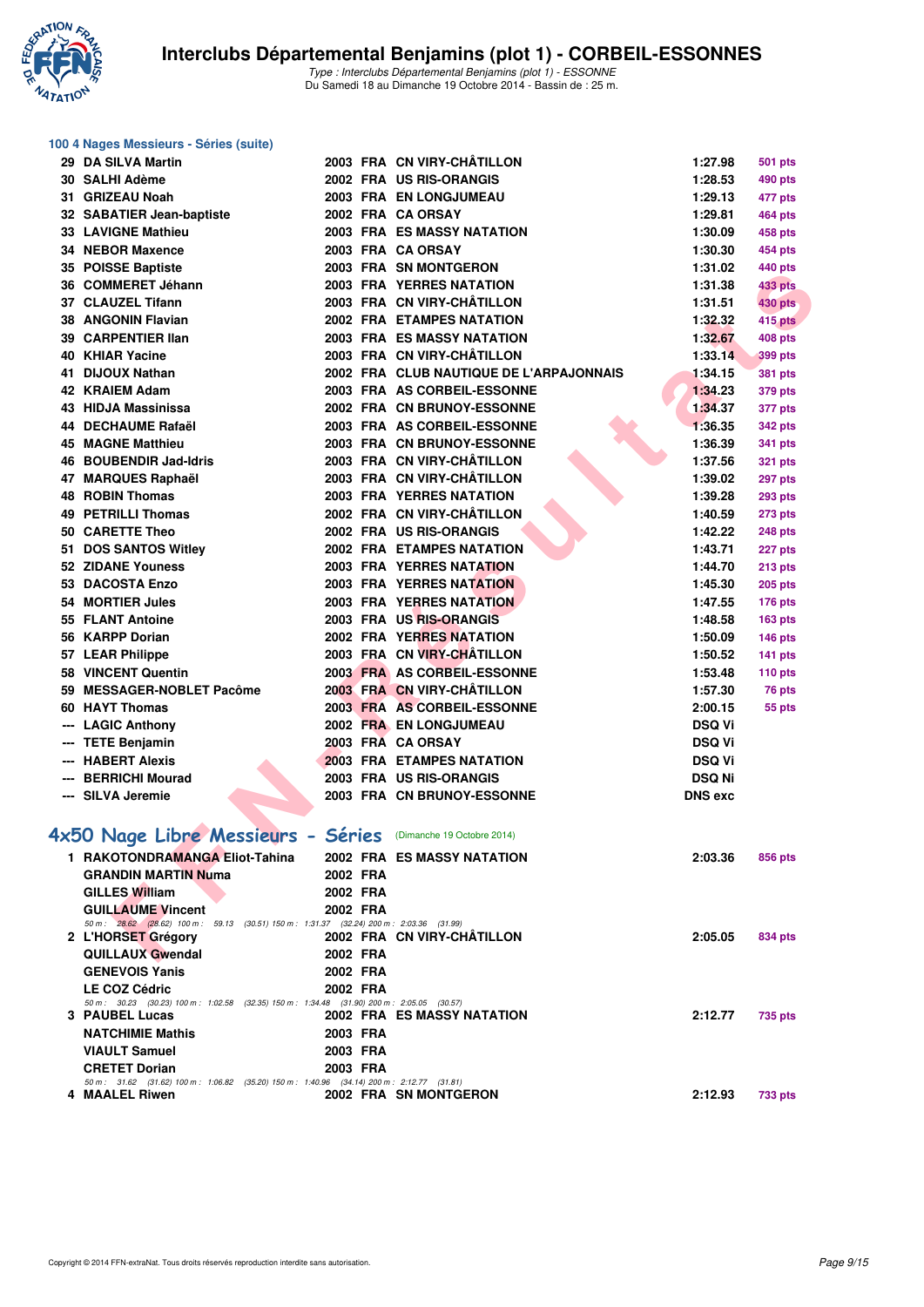

| 4x50 Nage Libre Messieurs - Séries (suite)                                                                            |                      |                                         |         |                |
|-----------------------------------------------------------------------------------------------------------------------|----------------------|-----------------------------------------|---------|----------------|
| <b>AUDRY Nicolas</b>                                                                                                  | 2002 FRA             |                                         |         |                |
| <b>POISSE Baptiste</b>                                                                                                | 2003 FRA             |                                         |         |                |
| <b>ADAM Valentin</b>                                                                                                  | 2002 FRA             |                                         |         |                |
| 50 m: 30.61 (30.61) 100 m: 1:05.49 (34.88) 150 m: 1:42.11 (36.62) 200 m: 2:12.93 (30.82)<br>5 MELIN Tobias            |                      | 2003 FRA CLUB NAUTIQUE DE L'ARPAJONNAIS | 2:16.16 | 694 pts        |
| <b>BICHIER Florian</b>                                                                                                | 2002 FRA             |                                         |         |                |
| <b>DIJOUX Nathan</b>                                                                                                  | 2002 FRA             |                                         |         |                |
| <b>PERON Mael</b>                                                                                                     | 2002 FRA             |                                         |         |                |
| 50 m: 32.63 (32.63) 100 m: 1:07.63 (35.00) 150 m: 1:45.84 (38.21) 200 m: 2:16.16 (30.32)                              |                      |                                         |         |                |
| 6 DANTAS Ruben                                                                                                        |                      | 2002 FRA EN LONGJUMEAU                  | 2:18.08 | 671 pts        |
| <b>GRIZEAU Noah</b>                                                                                                   | 2003 FRA             |                                         |         |                |
| <b>LAGIC Anthony</b>                                                                                                  | 2002 FRA             |                                         |         |                |
| <b>JULIEN Tristan</b><br>50 m: 33.40 (33.40) 100 m: 1:09.20 (35.80) 150 m: 1:43.49 (34.29) 200 m: 2:18.08 (34.59)     | 2002 FRA             |                                         |         |                |
| <b>7 MAGNE Matthieu</b>                                                                                               |                      | 2003 FRA CN BRUNOY-ESSONNE              | 2:21.82 | 628 pts        |
| <b>CHARBONNEL Dorian</b>                                                                                              | 2003 FRA             |                                         |         |                |
| <b>HERNANDEZ Dorian</b>                                                                                               | 2003 FRA             |                                         |         |                |
| <b>HIDJA Massinissa</b>                                                                                               | 2002 FRA             |                                         |         |                |
| 50 m: 36.40 (36.40) 100 m: 1:09.45 (33.05) 150 m: 1:44.43 (34.98) 200 m: 2:21.82 (37.39)                              |                      |                                         |         |                |
| 8 NEBOR Maxence                                                                                                       |                      | 2003 FRA CA ORSAY                       | 2:22.39 | 621 pts        |
| <b>TETE Benjamin</b>                                                                                                  | 2003 FRA<br>2002 FRA |                                         |         |                |
| <b>SABATIER Jean-baptiste</b><br><b>JULIEN Noé</b>                                                                    | 2002 FRA             |                                         |         |                |
| 50 m: 35.83 (35.83) 100 m: 1:14.78 (38.95) 150 m: 1:50.05 (35.27) 200 m: 2:22.39 (32.34)                              |                      |                                         |         |                |
| 9 CHAMAYOU Gael                                                                                                       |                      | 2003 FRA ES MASSY NATATION              | 2:22.75 | 617 pts        |
| <b>CARPENTIER IIan</b>                                                                                                | 2003 FRA             |                                         |         |                |
| <b>LAVIGNE Mathieu</b>                                                                                                | 2003 FRA             |                                         |         |                |
| <b>KAILASAPILLAI Vithusan</b>                                                                                         | 2003 FRA             |                                         |         |                |
| 50 m: 35.34 (35.34) 100 m: 1:12.52 (37.18) 150 m: 1:48.89 (36.37) 200 m: 2:22.75 (33.86)<br><b>10 LESTRADE Victor</b> |                      | 2002 FRA YERRES NATATION                | 2:23.56 | 608 pts        |
| <b>LEFEBVRE Hugo</b>                                                                                                  | 2002 FRA             |                                         |         |                |
| <b>COMMERET Jéhann</b>                                                                                                | 2003 FRA             |                                         |         |                |
| <b>ROBIN Thomas</b>                                                                                                   | 2003 FRA             |                                         |         |                |
| 50 m: 32.79 (32.79) 100 m: 1:07.11 (34.32) 150 m: 1:43.28 (36.17) 200 m: 2:23.56 (40.28)                              |                      |                                         |         |                |
| 11 MARQUES Raphaël                                                                                                    |                      | 2003 FRA CN VIRY-CHATILLON              | 2:27.28 | 567 pts        |
| <b>KHIAR Yacine</b>                                                                                                   | 2003 FRA             |                                         |         |                |
| <b>CLAUZEL Tifann</b>                                                                                                 | 2003 FRA             |                                         |         |                |
| <b>DA SILVA Martin</b><br>50 m: 38.58 (38.58) 100 m: 1:15.62 (37.04) 150 m: 1:51.18 (35.56) 200 m: 2:27.28 (36.10)    | 2003 FRA             |                                         |         |                |
| <b>12 ROYER Batiste</b>                                                                                               |                      | 2003 FRA ETAMPES NATATION               | 2:28.63 | 553 pts        |
| <b>HABERT Alexis</b>                                                                                                  | 2003 FRA             |                                         |         |                |
| <b>DOS SANTOS Witley</b>                                                                                              | 2002 FRA             |                                         |         |                |
| <b>ANGONIN Flavian</b>                                                                                                | 2002 FRA             |                                         |         |                |
| 50 m: 34.47 (34.47) 100 m: 1:12.97 (38.50) 150 m: 1:54.39 (41.42) 200 m: 2:28.63 (34.24)                              |                      |                                         |         |                |
| 13 SALHI Adème                                                                                                        |                      | 2002 FRA US RIS-ORANGIS                 | 2:36.66 | 470 pts        |
| <b>FLANT Antoine</b>                                                                                                  | 2003 FRA             |                                         |         |                |
| <b>BERRICHI Mourad</b><br><b>CARETTE Theo</b>                                                                         | 2003 FRA             |                                         |         |                |
| 50 m: 35.18 (35.18) 100 m: 1:17.76 (42.58) 150 m: 1:54.99 (37.23) 200 m: 2:36.66 (41.67)                              | 2002 FRA             |                                         |         |                |
| 14 HAYT Thomas                                                                                                        |                      | 2003 FRA AS CORBEIL-ESSONNE             | 2:42.06 | 418 pts        |
| <b>VINCENT Quentin</b>                                                                                                | 2003 FRA             |                                         |         |                |
| <b>KRAIEM Adam</b>                                                                                                    | 2003 FRA             |                                         |         |                |
| <b>DECHAUME Rafaël</b>                                                                                                | 2003 FRA             |                                         |         |                |
| 50 m: 46.21 (46.21) 100 m: 1:30.04 (43.83) 150 m: 2:05.31 (35.27) 200 m: 2:42.06 (36.75)<br>15 BOUBENDIR Jad-Idris    |                      | 2003 FRA CN VIRY-CHATILLON              | 2:46.76 |                |
| <b>MESSAGER-NOBLET Pacôme</b>                                                                                         | 2003 FRA             |                                         |         | <b>376 pts</b> |
| <b>PETRILLI Thomas</b>                                                                                                | 2002 FRA             |                                         |         |                |
| <b>LEAR Philippe</b>                                                                                                  | 2003 FRA             |                                         |         |                |
| 50 m: 39.62 (39.62) 100 m: 1:25.30 (45.68) 150 m: 2:09.11 (43.81) 200 m: 2:46.76 (37.65)                              |                      |                                         |         |                |
| 16 DACOSTA Enzo                                                                                                       |                      | 2003 FRA YERRES NATATION                | 2:47.39 | <b>370 pts</b> |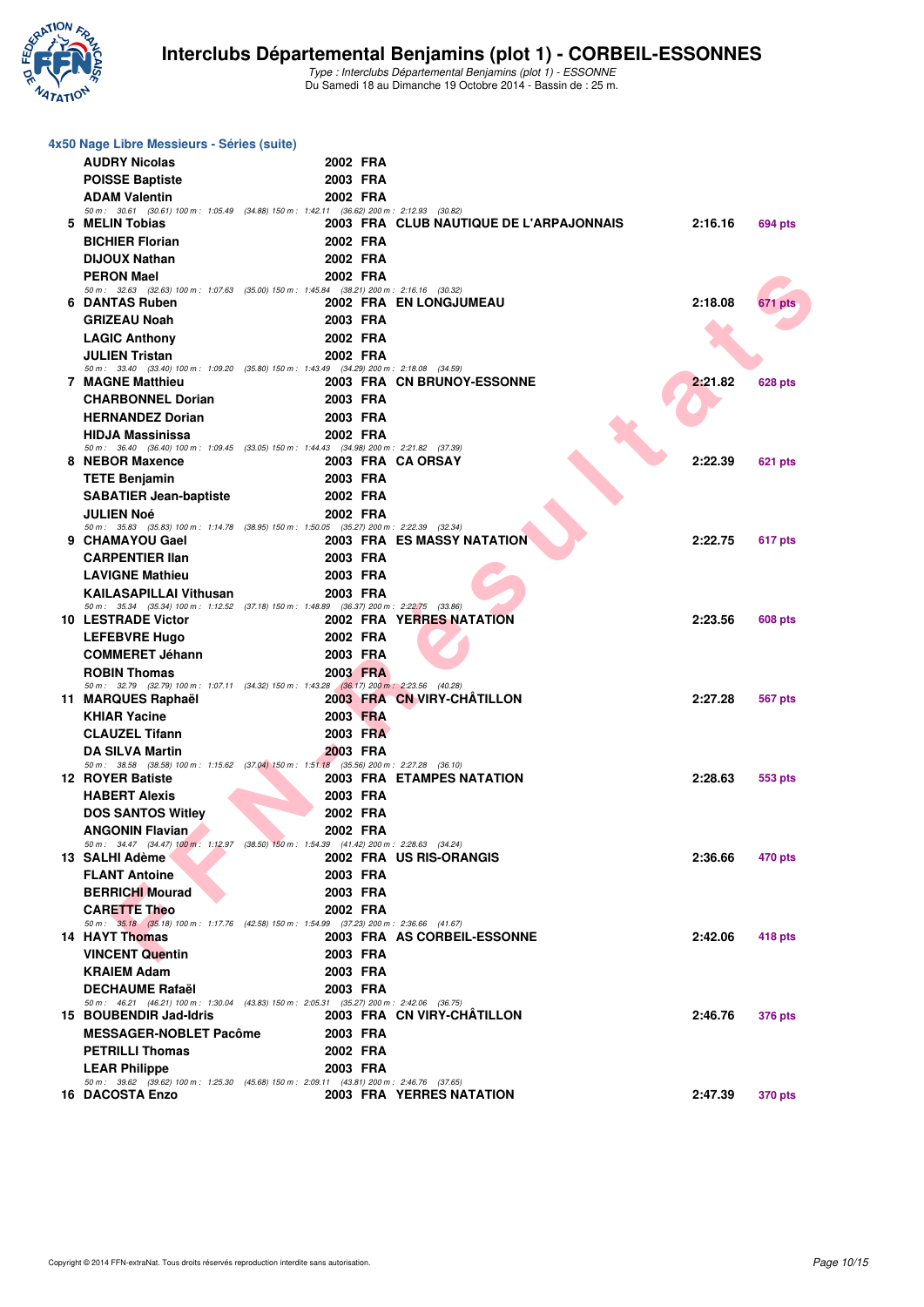

**4x50 Nage Libre Messieurs - Séries (suite)**

**KARPP Dorian 2002 FRA**

Type : Interclubs Départemental Benjamins (plot 1) - ESSONNE Du Samedi 18 au Dimanche 19 Octobre 2014 - Bassin de : 25 m.

#### **F F N - R é s un literat Maria (m. 1988)**<br> **F F N - R é s un literat de la trava de la trava de la trava de la trava de la trava de la trava de la trava de la trava de la trava de la trava de la trava de la trava de la tr MORTIER Jules 2003 FRA ZIDANE Youness 2003 FRA** 50 m : 43.05 (43.05) 100 m : 1:24.78 (41.73) 150 m : 2:08.24 (43.46) 200 m : 2:47.39 (39.15) **[4x50 Brasse Messieurs - Séries](http://www.ffnatation.fr/webffn/resultats.php?idact=nat&go=epr&idcpt=25189&idepr=171)** (Dimanche 19 Octobre 2014) **1 RAKOTONDRAMANGA Eliot-Tahina 2002 FRA ES MASSY NATATION 2:36.97 812 pts GRANDIN MARTIN Numa 2002 FRA GILLES William 2002 FRA GUILLAUME Vincent 2002 FRA** 50 m : 38.24 (38.24) 100 m : 1:19.09 (40.85) 150 m : 1:58.28 (39.19) 200 m : 2:36.97 (38.69) **2 ADAM Valentin 2002 FRA SN MONTGERON 2:40.74 774 pts AUDRY Nicolas 2002 FRA POISSE Baptiste 2003 FRA MAALEL Riwen 2002 FRA** 50 m : 36.92 (36.92) 100 m : 1:19.64 (42.72) 150 m : 2:02.68 (43.04) 200 m : 2:40.74 (38.06) **3 QUILLAUX Gwendal 2002 FRA CN VIRY-CHÂTILLON 2:50.47 680 pts GENEVOIS Yanis 2002 FRA LE COZ Cédric 2002 FRA L'HORSET Grégory 2002 FRA** 50 m : 42.36 (42.36) 100 m : 1:26.00 (43.64) 150 m : 2:08.29 (42.29) 200 m : 2:50.47 (42.18) **4 DIJOUX Nathan 2002 FRA CLUB NAUTIQUE DE L'ARPAJONNAIS 2:52.12 664 pts BICHIER Florian 2002 FRA MELIN Tobias 2003 FRA PERON Mael 2002 FRA** 50 m : 43.23 (43.23) 100 m : 1:28.86 (45.63) 150 m : 2:11.90 (43.04) 200 m : 2:52.12 (40.22) **5 PAUBEL Lucas 2002 FRA ES MASSY NATATION 2:57.18 619 pts VIAULT Samuel 2003 FRA CRETET Dorian 2003 FRA NATCHIMIE Mathis 2003 FRA** 50 m : 43.18 (43.18) 100 m : 1:26.80 (43.62) 150 m : 2:12.94 (46.14) 200 m : 2:57.18 (44.24) **6 SABATIER Jean-baptiste 2002 FRA CA ORSAY 3:03.53 563 pts NEBOR Maxence 2003 FRA JULIEN Noé 2002 FRA TETE Benjamin 2003 FRA** 50 m : 46.27 (46.27) 100 m : 1:34.12 (47.85) 150 m : 2:18.71 (44.59) 200 m : 3:03.53 (44.82) **7 JULIEN Tristan 2002 FRA EN LONGJUMEAU 3:03.71 562 pts LAGIC Anthony 2002 FRA GRIZEAU Noah 2003 FRA DANTAS Ruben 2002 FRA** 50 m : 42.77 (42.77) 100 m : 1:31.55 (48.78) 150 m : 2:21.70 (50.15) 200 m : 3:03.71 (42.01) **8 ROBIN Thomas 2003 FRA YERRES NATATION 3:05.15 550 pts COMMERET Jéhann 2003 FRA LEFEBVRE Hugo 2002 FRA LESTRADE Victor 2002 FRA** 50 m : 49.65 (49.65) 100 m : 1:37.07 (47.42) 150 m : 2:20.80 (43.73) 200 m : 3:05.15 (44.35) **9 MAGNE Matthieu 2003 FRA CN BRUNOY-ESSONNE 3:10.27 507 pts CHARBONNEL Dorian 2003 FRA HERNANDEZ Dorian 2003 FRA HIDJA Massinissa 2002 FRA** 50 m : 51.59 (51.59) 100 m : 1:35.69 (44.10) 150 m : 2:19.51 (43.82) 200 m : 3:10.27 (50.76) **10 KAILASAPILLAI Vithusan 2003 FRA ES MASSY NATATION 3:13.82 479 pts CARPENTIER Ilan 2003 FRA LAVIGNE Mathieu 2003 FRA CHAMAYOU Gael 2003 FRA** 50 m : 46.21 (46.21) 100 m : 1:37.22 (51.01) 150 m : 2:27.25 (50.03) 200 m : 3:13.82 (46.57) **11 ANGONIN Flavian 2002 FRA ETAMPES NATATION 3:16.15 461 pts DOS SANTOS Witley 2002 FRA HABERT Alexis 2003 FRA ROYER Batiste 2003 FRA**<br>50 m : 47.57 (47.57) 100 m : 1:39.11 (51.54) 150 m : 2:29.75 (50.64) 200 m : 3:16.15 (46.40)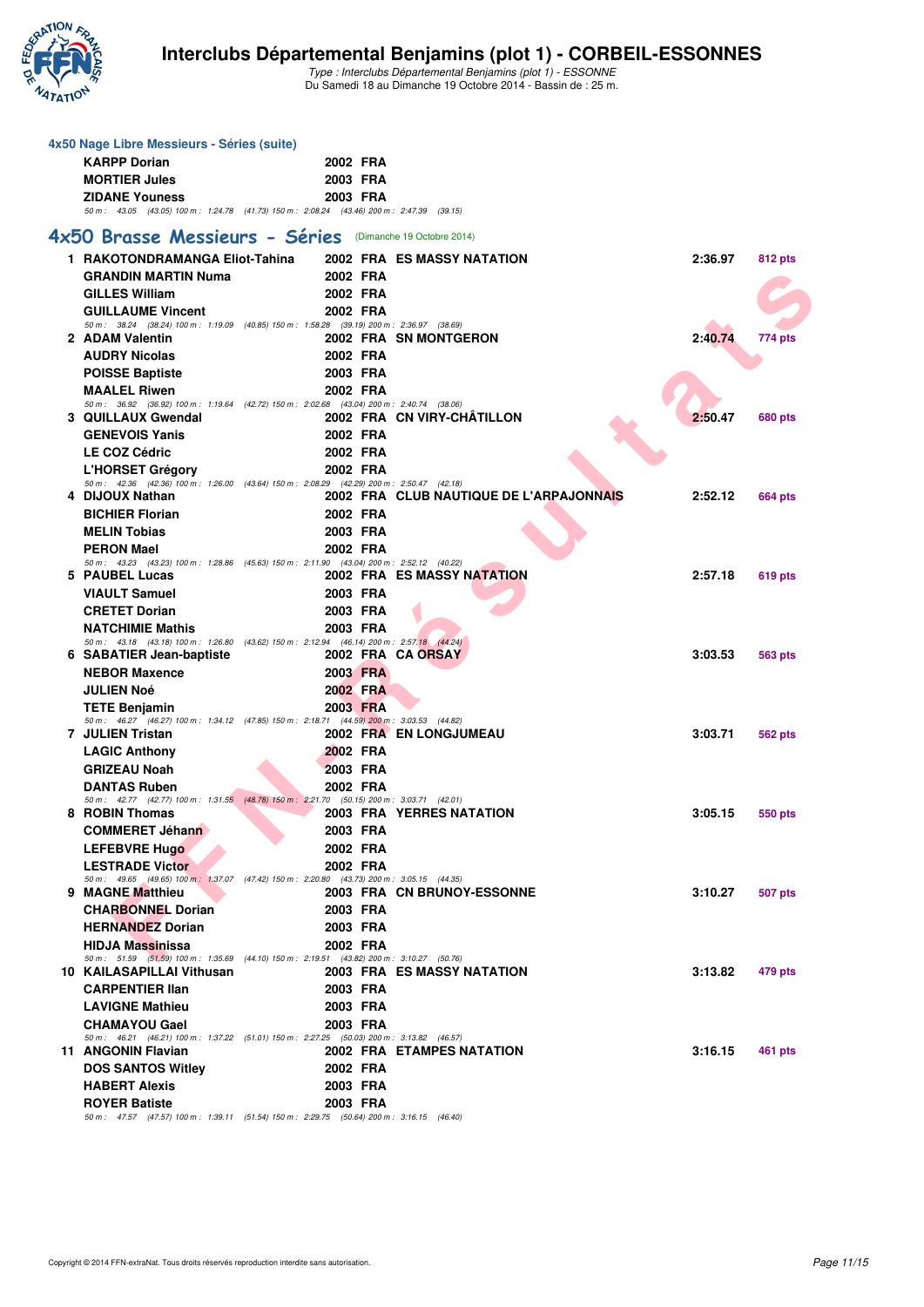

| 4x50 Brasse Messieurs - Séries (suite)                                                                                     |          |                                   |                 |                |
|----------------------------------------------------------------------------------------------------------------------------|----------|-----------------------------------|-----------------|----------------|
| 12 CLAUZEL Tifann                                                                                                          |          | 2003 FRA CN VIRY-CHÂTILLON        | 3:20.75         | 426 pts        |
| <b>KHIAR Yacine</b>                                                                                                        | 2003 FRA |                                   |                 |                |
| <b>MARQUES Raphaël</b>                                                                                                     | 2003 FRA |                                   |                 |                |
| <b>DA SILVA Martin</b>                                                                                                     | 2003 FRA |                                   |                 |                |
| 50 m: 47.70 (47.70) 100 m: 1:39.06 (51.36) 150 m: 2:33.31 (54.25) 200 m: 3:20.75 (47.44)                                   |          |                                   |                 |                |
| 13 SALHI Adème                                                                                                             |          | 2002 FRA US RIS-ORANGIS           | 3:23.21         | <b>408 pts</b> |
| <b>BERRICHI Mourad</b>                                                                                                     | 2003 FRA |                                   |                 |                |
| <b>CARETTE Theo</b>                                                                                                        | 2002 FRA |                                   |                 |                |
| <b>FLANT Antoine</b>                                                                                                       | 2003 FRA |                                   |                 |                |
| 50 m: 47.34 (47.34) 100 m: 1:39.63 (52.29) 150 m: 2:30.21 (50.58) 200 m: 3:23.21 (53.00)<br><b>14 HAYT Thomas</b>          |          | 2003 FRA AS CORBEIL-ESSONNE       | 3:37.99         | 308 pts        |
| <b>VINCENT Quentin</b>                                                                                                     | 2003 FRA |                                   |                 |                |
| <b>KRAIEM Adam</b>                                                                                                         | 2003 FRA |                                   |                 |                |
| <b>DECHAUME Rafaël</b>                                                                                                     | 2003 FRA |                                   |                 |                |
| 50 m : 1:04.28 (1:04.28) 100 m : 2:02.17 (57.89) 150 m : 2:50.81 (48.64) 200 m : 3:37.99 (47.18)                           |          |                                   |                 |                |
| 15 BOUBENDIR Jad-Idris                                                                                                     |          | 2003 FRA CN VIRY-CHATILLON        | 3:49.15         | 242 pts        |
| <b>MESSAGER-NOBLET Pacôme</b>                                                                                              | 2003 FRA |                                   |                 |                |
| <b>PETRILLI Thomas</b>                                                                                                     | 2002 FRA |                                   |                 |                |
| <b>LEAR Philippe</b>                                                                                                       | 2003 FRA |                                   |                 |                |
| 50 m: 54.95 (54.95) 100 m: 1:53.87 (58.92) 150 m: 2:46.73 (52.86) 200 m: 3:49.15 (1:02.42)<br>--- KARPP Dorian             |          | 2002 FRA YERRES NATATION          | <b>DSQr2 Vi</b> |                |
| <b>DACOSTA Enzo</b>                                                                                                        | 2003 FRA |                                   |                 |                |
| <b>ZIDANE Youness</b>                                                                                                      | 2003 FRA |                                   |                 |                |
| <b>MORTIER Jules</b>                                                                                                       | 2003 FRA |                                   |                 |                |
|                                                                                                                            |          |                                   |                 |                |
|                                                                                                                            |          |                                   |                 |                |
| 4x50 Papillon Messieurs - Séries (Samedi 18 Octobre 2014)                                                                  |          |                                   |                 |                |
| 1 QUILLAUX Gwendal                                                                                                         |          | 2002 FRA CN VIRY-CHÂTILLON        | 2:15.29         | 835 pts        |
| <b>GENEVOIS Yanis</b>                                                                                                      | 2002 FRA |                                   |                 |                |
| <b>L'HORSET Grégory</b>                                                                                                    | 2002 FRA |                                   |                 |                |
| <b>LE COZ Cédric</b>                                                                                                       | 2002 FRA |                                   |                 |                |
| 50 m: 33.36 (33.36) 100 m: 1:07.48 (34.12) 150 m: 1:41.49 (34.01) 200 m: 2:15.29 (33.80)<br>2 RAKOTONDRAMANGA Eliot-Tahina |          | <b>2002 FRA ES MASSY NATATION</b> | 2:16.63         | 820 pts        |
| <b>GRANDIN MARTIN Numa</b>                                                                                                 | 2002 FRA |                                   |                 |                |
| <b>GILLES William</b>                                                                                                      | 2002 FRA |                                   |                 |                |
| <b>GUILLAUME Vincent</b>                                                                                                   | 2002 FRA |                                   |                 |                |
| 50 m: 30.81 (30.81) 100 m: 1:06.27 (35.46) 150 m: 1:42.27 (36.00) 200 m: 2:16.63 (34.36)                                   |          |                                   |                 |                |
| <b>3 MAALEL Riwen</b>                                                                                                      |          | <b>2002 FRA SN MONTGERON</b>      | 2:30.10         | 677 pts        |
| <b>ADAM Valentin</b>                                                                                                       | 2002 FRA |                                   |                 |                |
| <b>POISSE Baptiste</b>                                                                                                     | 2003 FRA |                                   |                 |                |
| <b>AUDRY Nicolas</b>                                                                                                       | 2002 FRA |                                   |                 |                |
| 50 m: 31.88 (31.88) 100 m: 1:06.96 (35.08) 150 m: 1:51.07 (44.11) 200 m: 2:30.10 (39.03)<br>4 CRETET Dorian                |          | 2003 FRA ES MASSY NATATION        | 2:31.38         | <b>664 pts</b> |
| <b>VIAULT Samuel</b>                                                                                                       | 2003 FRA |                                   |                 |                |
| <b>PAUBEL Lucas</b>                                                                                                        | 2002 FRA |                                   |                 |                |
| <b>NATCHIMIE Mathis</b>                                                                                                    | 2003 FRA |                                   |                 |                |
| 50 m: 36.78 (36.78) 100 m: 1:15.20 (38.42) 150 m: 1:53.29 (38.09) 200 m: 2:31.38 (38.09)                                   |          |                                   |                 |                |
| 5 GRIZEAU Noah                                                                                                             |          | 2003 FRA EN LONGJUMEAU            | 2:31.84         | 659 pts        |
| <b>LAGIC Anthony</b>                                                                                                       | 2002 FRA |                                   |                 |                |
| <b>DANTAS Ruben</b>                                                                                                        | 2002 FRA |                                   |                 |                |
| <b>JULIEN Tristan</b>                                                                                                      | 2002 FRA |                                   |                 |                |
| 50 m: 37.04 (37.04) 100 m: 1:17.41 (40.37) 150 m: 1:53.67 (36.26) 200 m: 2:31.84 (38.17)<br>6 SABATIER Jean-baptiste       |          | 2002 FRA CA ORSAY                 | 2:40.80         | 573 pts        |
| <b>TETE Benjamin</b>                                                                                                       | 2003 FRA |                                   |                 |                |
| <b>NEBOR Maxence</b>                                                                                                       | 2003 FRA |                                   |                 |                |
| <b>JULIEN Noé</b>                                                                                                          | 2002 FRA |                                   |                 |                |
| 50 m: 40.63 (40.63) 100 m: 1:21.68 (41.05) 150 m: 2:04.19 (42.51) 200 m: 2:40.80 (36.61)                                   |          |                                   |                 |                |
| 7 KAILASAPILLAI Vithusan                                                                                                   |          | 2003 FRA ES MASSY NATATION        | 2:42.66         | 556 pts        |
| <b>CHAMAYOU Gael</b>                                                                                                       | 2003 FRA |                                   |                 |                |
| <b>LAVIGNE Mathieu</b>                                                                                                     | 2003 FRA |                                   |                 |                |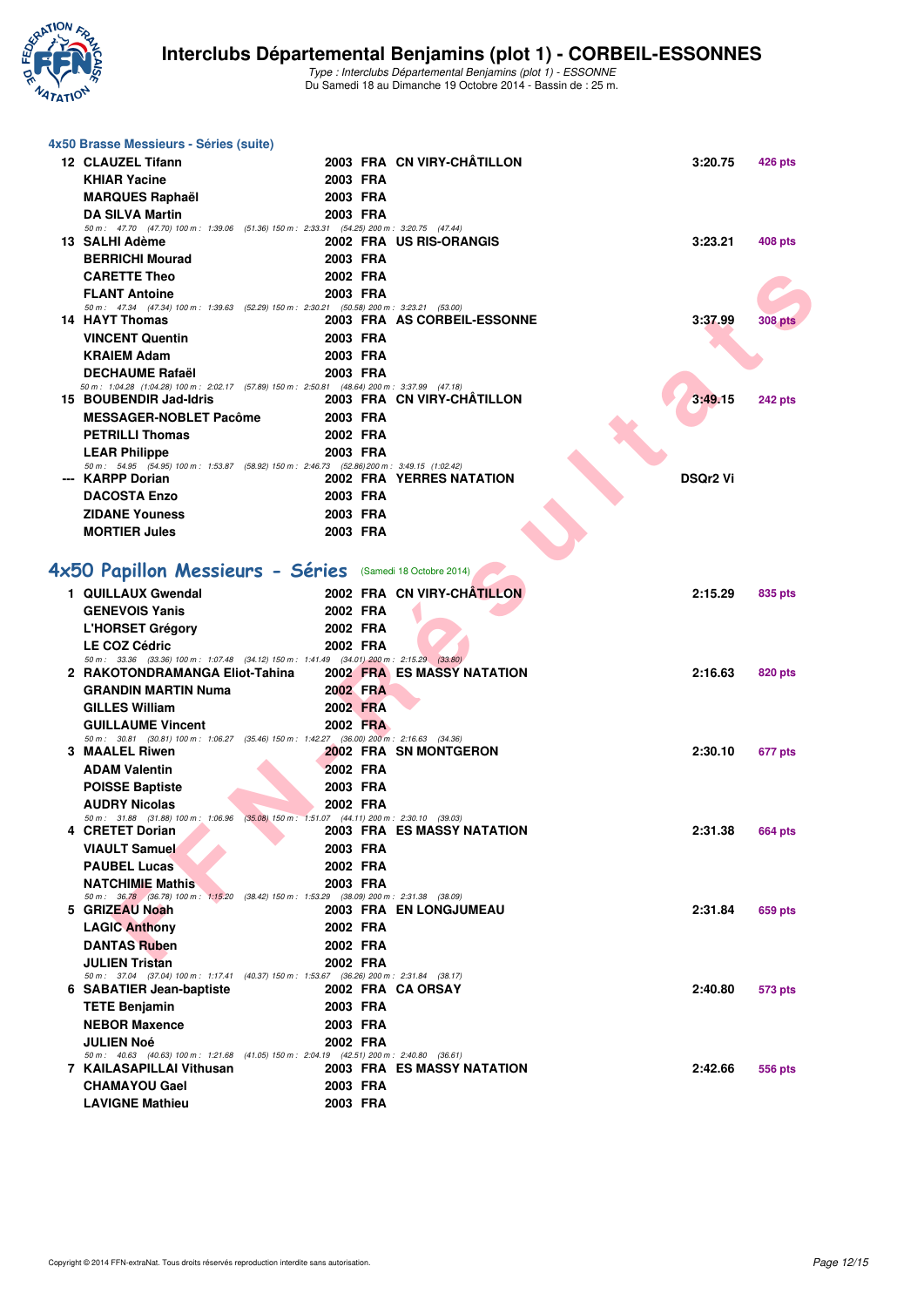

| 4x50 Papillon Messieurs - Séries (suite)                                                                           |          |                                         |                 |                |
|--------------------------------------------------------------------------------------------------------------------|----------|-----------------------------------------|-----------------|----------------|
| <b>CARPENTIER IIan</b>                                                                                             | 2003 FRA |                                         |                 |                |
| 50 m: 39.50 (39.50) 100 m: 1:18.59 (39.09) 150 m: 2:00.02 (41.43) 200 m: 2:42.66 (42.64)<br>8 CLAUZEL Tifann       |          | 2003 FRA CN VIRY-CHATILLON              | 2:47.26         |                |
|                                                                                                                    | 2003 FRA |                                         |                 | 515 pts        |
| <b>MARQUES Raphaël</b><br><b>KHIAR Yacine</b>                                                                      | 2003 FRA |                                         |                 |                |
| <b>DA SILVA Martin</b>                                                                                             | 2003 FRA |                                         |                 |                |
| 50 m: 39.85 (39.85) 100 m: 1:26.34 (46.49) 150 m: 2:05.92 (39.58) 200 m: 2:47.26 (41.34)                           |          |                                         |                 |                |
| 9 MAGNE Matthieu                                                                                                   |          | 2003 FRA CN BRUNOY-ESSONNE              | 2:49.88         | 492 pts        |
| <b>CHARBONNEL Dorian</b>                                                                                           | 2003 FRA |                                         |                 |                |
| <b>HERNANDEZ Dorian</b>                                                                                            | 2003 FRA |                                         |                 |                |
| <b>HIDJA Massinissa</b>                                                                                            | 2002 FRA |                                         |                 |                |
| 50 m: 45.37 (45.37) 100 m: 1:26.64 (41.27) 150 m: 2:07.00 (40.36) 200 m: 2:49.88 (42.88)                           |          |                                         |                 |                |
| 10 ROYER Batiste                                                                                                   |          | 2003 FRA ETAMPES NATATION               | 2:53.39         | 462 pts        |
| <b>HABERT Alexis</b>                                                                                               | 2003 FRA |                                         |                 |                |
| <b>DOS SANTOS Witley</b>                                                                                           | 2002 FRA |                                         |                 |                |
| <b>ANGONIN Flavian</b><br>50 m: 39.42 (39.42) 100 m: 1:23.08 (43.66) 150 m: 2:11.80 (48.72) 200 m: 2:53.39 (41.59) | 2002 FRA |                                         |                 |                |
| 11 ROBIN Thomas                                                                                                    |          | 2003 FRA YERRES NATATION                | 2:55.74         | 442 pts        |
| <b>LEFEBVRE Hugo</b>                                                                                               | 2002 FRA |                                         |                 |                |
| <b>COMMERET Jéhann</b>                                                                                             | 2003 FRA |                                         |                 |                |
| <b>LESTRADE Victor</b>                                                                                             | 2002 FRA |                                         |                 |                |
| 50 m: 51.50 (51.50) 100 m: 1:35.45 (43.95) 150 m: 2:20.74 (45.29) 200 m: 2:55.74 (35.00)                           |          |                                         |                 |                |
| 12 SALHI Adème                                                                                                     |          | 2002 FRA US RIS-ORANGIS                 | 3:09.97         | 334 pts        |
| <b>FLANT Antoine</b>                                                                                               | 2003 FRA |                                         |                 |                |
| <b>BERRICHI Mourad</b>                                                                                             | 2003 FRA |                                         |                 |                |
| <b>CARETTE Theo</b><br>50 m: 40.05 (40.05) 100 m: 1:29.87 (49.82) 150 m: 2:21.96 (52.09) 200 m: 3:09.97 (48.01)    | 2002 FRA |                                         |                 |                |
| 13 BOUBENDIR Jad-Idris                                                                                             |          | 2003 FRA CN VIRY-CHATILLON              | 3:17.45         | <b>283 pts</b> |
| <b>MESSAGER-NOBLET Pacôme</b>                                                                                      | 2003 FRA |                                         |                 |                |
| <b>PETRILLI Thomas</b>                                                                                             | 2002 FRA |                                         |                 |                |
| <b>LEAR Philippe</b>                                                                                               | 2003 FRA |                                         |                 |                |
| 50 m: 41.88 (41.88) 100 m: 1.48.13 (1.06.25) 150 m: 2.33.86 (45.73) 200 m: 3:17.45 (43.59)                         |          |                                         |                 |                |
| <b>14 ZIDANE Youness</b>                                                                                           |          | <b>2003 FRA YERRES NATATION</b>         | 3:24.12         | 241 pts        |
| <b>MORTIER Jules</b>                                                                                               | 2003 FRA |                                         |                 |                |
| <b>KARPP Dorian</b>                                                                                                | 2002 FRA |                                         |                 |                |
| <b>DACOSTA Enzo</b>                                                                                                | 2003 FRA |                                         |                 |                |
| 50 m: 48.16 (48.16) 100 m: 1:36.86 (48.70) 150 m: 2:34.61 (57.75) 200 m: 3:24.12 (49.51)<br>15 HAYT Thomas         |          | 2003 FRA AS CORBEIL-ESSONNE             | 3:25.77         | <b>231 pts</b> |
| <b>VINCENT Quentin</b>                                                                                             | 2003 FRA |                                         |                 |                |
| <b>KRAIEM Adam</b>                                                                                                 | 2003 FRA |                                         |                 |                |
| <b>DECHAUME Rafaël</b>                                                                                             | 2003 FRA |                                         |                 |                |
| 50 m: 56.55 (56.55) 100 m: 1:57.23 (1:00.68) 150 m: 2:42.10 (44.87) 200 m: 3:25.77 (43.67)                         |          |                                         |                 |                |
| --- BICHIER Florian                                                                                                |          | 2002 FRA CLUB NAUTIQUE DE L'ARPAJONNAIS | <b>DSQr4 Vi</b> |                |
| <b>DIJOUX Nathan</b>                                                                                               | 2002 FRA |                                         |                 |                |
| <b>MELIN Tobias</b>                                                                                                | 2003 FRA |                                         |                 |                |
| <b>PERON Mael</b>                                                                                                  | 2002 FRA |                                         |                 |                |
|                                                                                                                    |          |                                         |                 |                |
| 4x50 4 Nages Messieurs - Séries (Dimanche 19 Octobre 2014)                                                         |          |                                         |                 |                |
| 1 GUILLAUME Vincent                                                                                                |          | <b>2002 FRA ES MASSY NATATION</b>       | 2:17.10         | 901 pts        |
| <b>GILLES William</b>                                                                                              | 2002 FRA |                                         |                 |                |
| RAKOTONDRAMANGA Eliot-Tahina                                                                                       | 2002 FRA |                                         |                 |                |
| <b>GRANDIN MARTIN Numa</b>                                                                                         | 2002 FRA |                                         |                 |                |
| 50 m: 36.65 (36.65) 100 m: 1:15.55 (38.90) 150 m: 1:46.46 (30.91) 200 m: 2:17.10 (30.64)                           |          |                                         |                 |                |
| 2 GENEVOIS Yanis                                                                                                   |          | 2002 FRA CN VIRY-CHÂTILLON              | 2:22.14         | 842 pts        |
| <b>LE COZ Cédric</b>                                                                                               | 2002 FRA |                                         |                 |                |
| <b>QUILLAUX Gwendal</b>                                                                                            | 2002 FRA |                                         |                 |                |
| L'HORSET Grégory                                                                                                   | 2002 FRA |                                         |                 |                |
| 50 m: 36.97 (36.97) 100 m: 1:18.89 (41.92) 150 m: 1:52.08 (33.19) 200 m: 2:22.14 (30.06)<br>3 AUDRY Nicolas        |          | 2002 FRA SN MONTGERON                   | 2:22.45         | 838 pts        |
|                                                                                                                    |          |                                         |                 |                |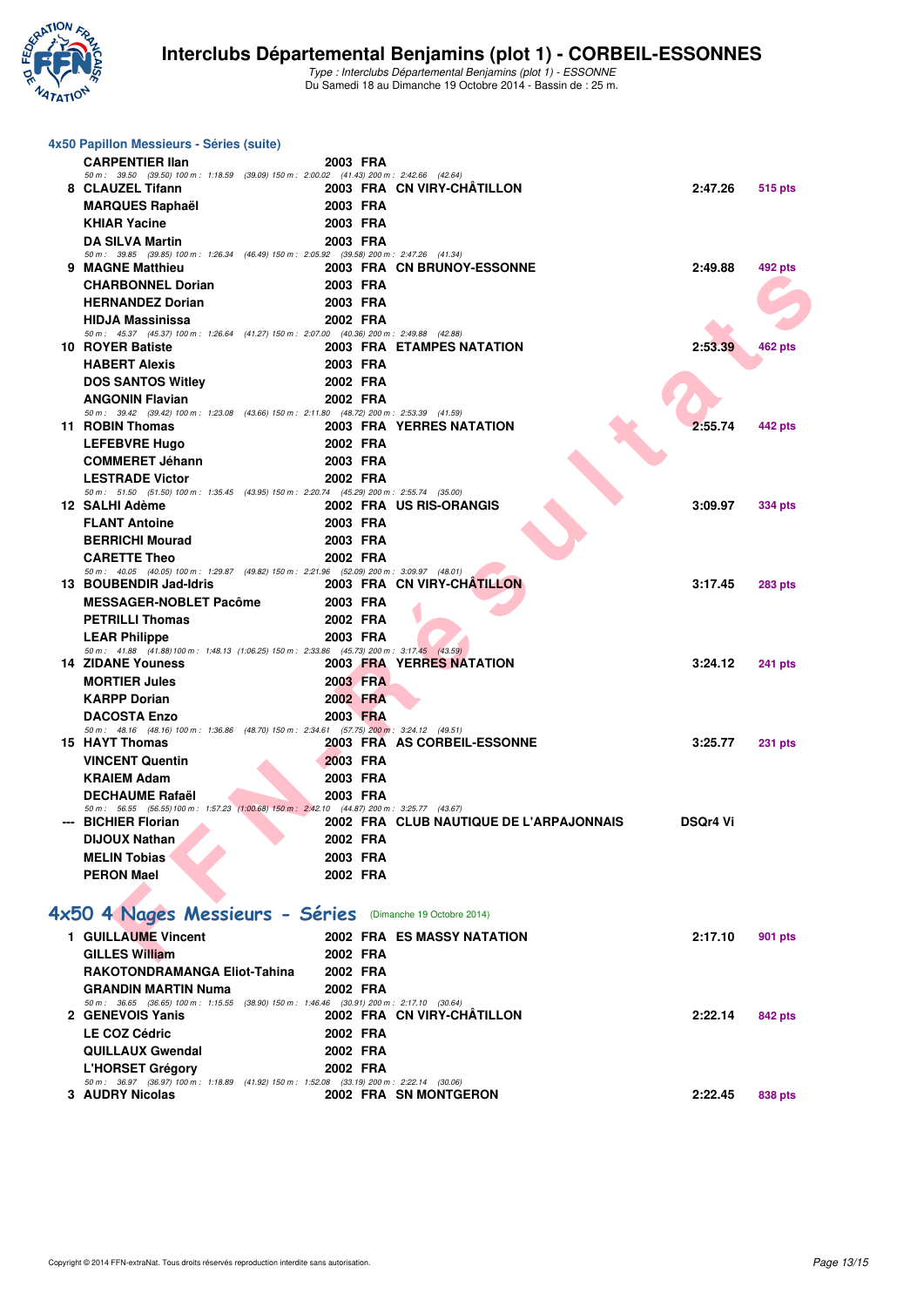

| 4x50 4 Nages Messieurs - Séries (suite) |                                                                                                                     |                      |  |                                   |         |                |  |  |  |  |
|-----------------------------------------|---------------------------------------------------------------------------------------------------------------------|----------------------|--|-----------------------------------|---------|----------------|--|--|--|--|
|                                         |                                                                                                                     |                      |  |                                   |         |                |  |  |  |  |
|                                         | <b>POISSE Baptiste</b><br><b>MAALEL Riwen</b>                                                                       | 2003 FRA<br>2002 FRA |  |                                   |         |                |  |  |  |  |
|                                         |                                                                                                                     |                      |  |                                   |         |                |  |  |  |  |
|                                         | <b>ADAM Valentin</b><br>50 m: 38.76 (38.76) 100 m: 1:20.16 (41.40) 150 m: 1:52.03 (31.87) 200 m: 2:22.45 (30.42)    | 2002 FRA             |  |                                   |         |                |  |  |  |  |
|                                         | 4 PAUBEL Lucas                                                                                                      |                      |  | 2002 FRA ES MASSY NATATION        | 2:30.48 | 749 pts        |  |  |  |  |
|                                         | <b>NATCHIMIE Mathis</b>                                                                                             | 2003 FRA             |  |                                   |         |                |  |  |  |  |
|                                         | <b>VIAULT Samuel</b>                                                                                                | 2003 FRA             |  |                                   |         |                |  |  |  |  |
|                                         | <b>CRETET Dorian</b>                                                                                                | 2003 FRA             |  |                                   |         |                |  |  |  |  |
|                                         | 50 m: 38.34 (38.34) 100 m: 1:21.31 (42.97) 150 m: 1:58.76 (37.45) 200 m: 2:30.48 (31.72)                            |                      |  |                                   |         |                |  |  |  |  |
|                                         | 5 JULIEN Tristan                                                                                                    |                      |  | 2002 FRA EN LONGJUMEAU            | 2:30.93 | 744 pts        |  |  |  |  |
|                                         | <b>DANTAS Ruben</b>                                                                                                 | 2002 FRA             |  |                                   |         |                |  |  |  |  |
|                                         | <b>GRIZEAU Noah</b>                                                                                                 | 2003 FRA             |  |                                   |         |                |  |  |  |  |
|                                         | <b>LAGIC Anthony</b><br>50 m: 38.33 (38.33) 100 m: 1:20.55 (42.22) 150 m: 1:56.64 (36.09) 200 m: 2:30.93 (34.29)    | 2002 FRA             |  |                                   |         |                |  |  |  |  |
|                                         | 6 LEFEBVRE Hugo                                                                                                     |                      |  | 2002 FRA YERRES NATATION          | 2:37.69 | 672 pts        |  |  |  |  |
|                                         | <b>ROBIN Thomas</b>                                                                                                 | 2003 FRA             |  |                                   |         |                |  |  |  |  |
|                                         | <b>LESTRADE Victor</b>                                                                                              | 2002 FRA             |  |                                   |         |                |  |  |  |  |
|                                         | <b>COMMERET Jéhann</b>                                                                                              | 2003 FRA             |  |                                   |         |                |  |  |  |  |
|                                         | 50 m: 38.64 (38.64) 100 m: 1:27.84 (49.20) 150 m: 2:02.46 (34.62) 200 m: 2:37.69 (35.23)                            |                      |  |                                   |         |                |  |  |  |  |
|                                         | 7 JULIEN Noé                                                                                                        |                      |  | 2002 FRA CA ORSAY                 | 2:38.63 | <b>662 pts</b> |  |  |  |  |
|                                         | <b>SABATIER Jean-baptiste</b>                                                                                       | 2002 FRA             |  |                                   |         |                |  |  |  |  |
|                                         | <b>TETE Benjamin</b>                                                                                                | 2003 FRA             |  |                                   |         |                |  |  |  |  |
|                                         | <b>NEBOR Maxence</b><br>50 m: 37.93 (37.93) 100 m: 1:23.83 (45.90) 150 m: 2:04.78 (40.95) 200 m: 2:38.63 (33.85)    | 2003 FRA             |  |                                   |         |                |  |  |  |  |
|                                         | 8 CHAMAYOU Gael                                                                                                     |                      |  | <b>2003 FRA ES MASSY NATATION</b> | 2:44.79 | 601 pts        |  |  |  |  |
|                                         | <b>LAVIGNE Mathieu</b>                                                                                              | 2003 FRA             |  |                                   |         |                |  |  |  |  |
|                                         | <b>KAILASAPILLAI Vithusan</b>                                                                                       | 2003 FRA             |  |                                   |         |                |  |  |  |  |
|                                         | <b>CARPENTIER IIan</b>                                                                                              | 2003 FRA             |  |                                   |         |                |  |  |  |  |
|                                         | 50 m: 40.53 (40.53) 100 m: 1:29.84 (49.31) 150 m: 2:08.63 (38.79) 200 m: 2:44.79 (36.16)                            |                      |  |                                   |         |                |  |  |  |  |
|                                         | 9 MAGNE Matthieu                                                                                                    |                      |  | 2003 FRA CN BRUNOY-ESSONNE        | 2:45.47 | 594 pts        |  |  |  |  |
|                                         | <b>CHARBONNEL Dorian</b>                                                                                            | 2003 FRA             |  |                                   |         |                |  |  |  |  |
|                                         | <b>HERNANDEZ Dorian</b>                                                                                             | 2003 FRA             |  |                                   |         |                |  |  |  |  |
|                                         | <b>HIDJA Massinissa</b><br>50 m: 45.99 (45.99) 100 m: 1:29.47 (43.48) 150 m: 2:09.78 (40.31) 200 m: 2:45.47 (35.69) | 2002 FRA             |  |                                   |         |                |  |  |  |  |
|                                         | 10 DA SILVA Martin                                                                                                  |                      |  | 2003 FRA CN VIRY-CHATILLON        | 2:46.27 | 587 pts        |  |  |  |  |
|                                         | <b>CLAUZEL Tifann</b>                                                                                               | 2003 FRA             |  |                                   |         |                |  |  |  |  |
|                                         | <b>KHIAR Yacine</b>                                                                                                 | 2003 FRA             |  |                                   |         |                |  |  |  |  |
|                                         | <b>MARQUES Raphaël</b>                                                                                              | 2003 FRA             |  |                                   |         |                |  |  |  |  |
|                                         | 50 m: 42.09 (42.09) 100 m: 1:27.87 (45.78) 150 m: 2:08.67 (40.80) 200 m: 2:46.27 (37.60)                            |                      |  |                                   |         |                |  |  |  |  |
|                                         | 11 DOS SANTOS Witley                                                                                                |                      |  | 2002 FRA ETAMPES NATATION         | 2:54.43 | 511 pts        |  |  |  |  |
|                                         | <b>ANGONIN Flavian</b>                                                                                              | 2002 FRA             |  |                                   |         |                |  |  |  |  |
|                                         | <b>ROYER Batiste</b>                                                                                                | 2003 FRA<br>2003 FRA |  |                                   |         |                |  |  |  |  |
|                                         | <b>HABERT Alexis</b><br>50 m: 50.79 (50.79) 100 m: 1:38.37 (47.58) 150 m: 2:16.28 (37.91) 200 m: 2:54.43 (38.15)    |                      |  |                                   |         |                |  |  |  |  |
|                                         | <b>12 CARETTE Theo</b>                                                                                              |                      |  | 2002 FRA US RIS-ORANGIS           | 2:58.21 | 477 pts        |  |  |  |  |
|                                         | <b>FLANT Antoine</b>                                                                                                | 2003 FRA             |  |                                   |         |                |  |  |  |  |
|                                         | <b>SALHI Adème</b>                                                                                                  | 2002 FRA             |  |                                   |         |                |  |  |  |  |
|                                         | <b>BERRICHI Mourad</b>                                                                                              | 2003 FRA             |  |                                   |         |                |  |  |  |  |
|                                         | 50 m: 48.77 (48.77) 100 m: 1:41.34 (52.57) 150 m: 2:20.15 (38.81) 200 m: 2:58.21 (38.06)                            |                      |  |                                   |         |                |  |  |  |  |
|                                         | <b>13 VINCENT Quentin</b>                                                                                           |                      |  | 2003 FRA AS CORBEIL-ESSONNE       | 3:06.50 | 408 pts        |  |  |  |  |
|                                         | <b>DECHAUME Rafaël</b>                                                                                              | 2003 FRA             |  |                                   |         |                |  |  |  |  |
|                                         | <b>KRAIEM Adam</b>                                                                                                  | 2003 FRA             |  |                                   |         |                |  |  |  |  |
|                                         | <b>HAYT Thomas</b><br>50 m: 50.28 (50.28) 100 m: 1:37.47 (47.19) 150 m: 2:22.56 (45.09) 200 m: 3:06.50 (43.94)      | 2003 FRA             |  |                                   |         |                |  |  |  |  |
|                                         | 14 DACOSTA Enzo                                                                                                     |                      |  | 2003 FRA YERRES NATATION          | 3:09.76 | <b>382 pts</b> |  |  |  |  |
|                                         | <b>MORTIER Jules</b>                                                                                                | 2003 FRA             |  |                                   |         |                |  |  |  |  |
|                                         | <b>ZIDANE Youness</b>                                                                                               | 2003 FRA             |  |                                   |         |                |  |  |  |  |
|                                         | <b>KARPP Dorian</b>                                                                                                 | 2002 FRA             |  |                                   |         |                |  |  |  |  |
|                                         | 50 m: 46.33 (46.33) 100 m: 1:41.53 (55.20) 150 m: 2:28.15 (46.62) 200 m: 3:09.76 (41.61)                            |                      |  |                                   |         |                |  |  |  |  |
|                                         | 15 PETRILLI Thomas                                                                                                  |                      |  | 2002 FRA CN VIRY-CHATILLON        | 3:14.27 | <b>348 pts</b> |  |  |  |  |